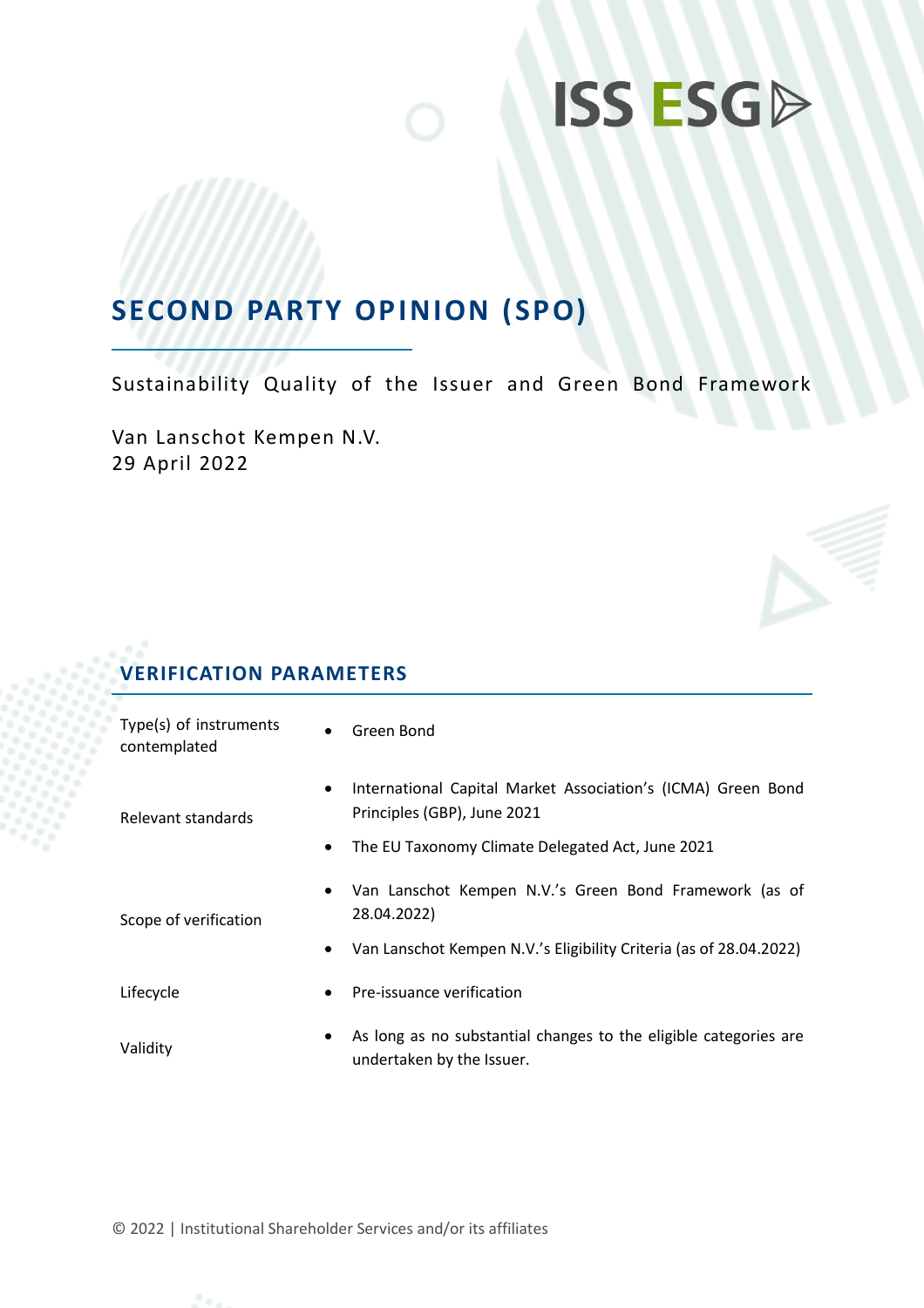

### **CONTENTS**

| PART I: GREEN BOND LINK TO VAN LANSCHOT KEMPEN'S SUSTAINABILITY STRATEGY5        |
|----------------------------------------------------------------------------------|
|                                                                                  |
| B. CONSISTENCY OF GREEN BOND WITH VAN LANSCHOT KEMPEN'S SUSTAINABILITY STRATEGY7 |
|                                                                                  |
|                                                                                  |
|                                                                                  |
| B. ALIGNMENT OF THE ELIGIBLE GREEN PROJECT CATEGORIES WITH THE EU TAXONOMY14     |
|                                                                                  |
|                                                                                  |
|                                                                                  |
|                                                                                  |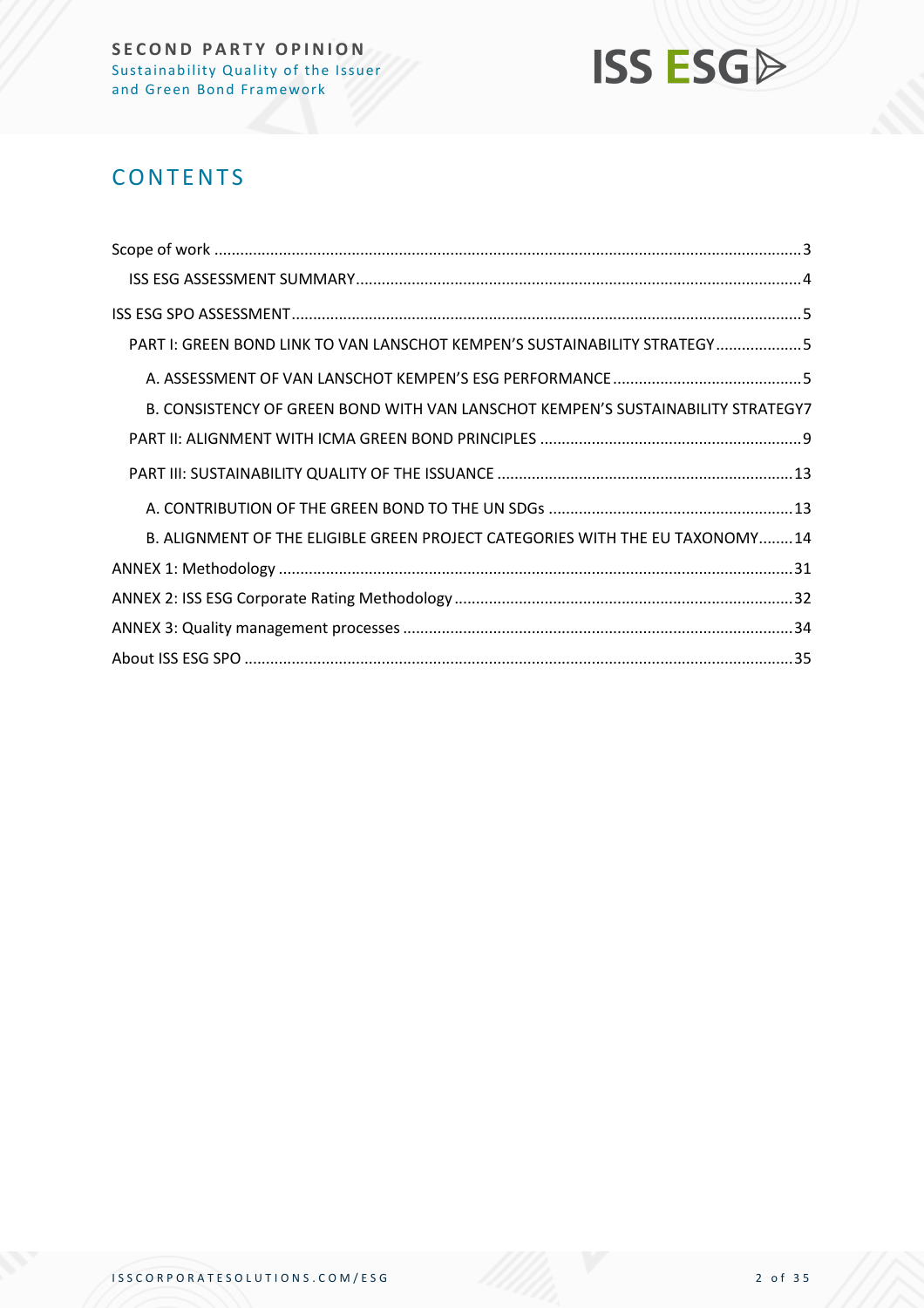### <span id="page-2-0"></span>Scope of work

Van Lanschot Kempen N.V. ("the Issuer", or "the Borrower", or "Van Lanschot Kempen") commissioned ISS ESG to assist with its Green Bond by assessing three core elements to determine the sustainability quality of the instrument:

- 1. Green Bond link to Van Lanschot Kempen's sustainability strategy drawing on Van Lanschot Kempen's overall sustainability profile and issuance-specific Use of Proceeds categories.
- 2. Van Lanschot Kempen's Green Bond Framework (28.04.2022 version) benchmarked against the International Capital Market Association's (ICMA) Green Bond Principles (GBP) (June 2021)
- 3. The Eligibility Criteria whether the nominated project categories contribute positively to the UN SDGs and are aligned with the EU Taxonomy Technical Screening Criteria (including the Climate Change Mitigation Criteria and Do No Significant Harm Criteria) and Minimum Social Safeguards requirements as included in the EU Taxonomy Climate Delegated Act (June 2021).

### VAN LANSCHOT KEMPEN BUSINESS OVERVIEW

Van Lanschot Kempen is an independent wealth manager, specialising in the preservation and creation of wealth, for its clients and society in a sustainable way who transformed from a universal bank. Van Lanschot Kempen serves clients across the social spectrum and in several segments: Private Clients, Wholesale & Institutional Clients, and Investment Banking Clients.

Van Lanschot Kempen believes that in serving the long-term interests of its clients and other stakeholders, Van Lanschot Kempen can contribute to a sustainable world and societal stability.

|                                                                                                                                                                                                                                                                                                                                                                                                                                                                                                                                                                                                                                           | <b>WAN LANSCHOT</b>                                                                                                                                                                                                                                                                                                                                                                                                                           |                                                                                                                                                                                                                                                                                                                                                       |
|-------------------------------------------------------------------------------------------------------------------------------------------------------------------------------------------------------------------------------------------------------------------------------------------------------------------------------------------------------------------------------------------------------------------------------------------------------------------------------------------------------------------------------------------------------------------------------------------------------------------------------------------|-----------------------------------------------------------------------------------------------------------------------------------------------------------------------------------------------------------------------------------------------------------------------------------------------------------------------------------------------------------------------------------------------------------------------------------------------|-------------------------------------------------------------------------------------------------------------------------------------------------------------------------------------------------------------------------------------------------------------------------------------------------------------------------------------------------------|
| <b>Private Clients</b>                                                                                                                                                                                                                                                                                                                                                                                                                                                                                                                                                                                                                    | <b>Wholesale &amp; Institutional</b><br><b>Clients</b>                                                                                                                                                                                                                                                                                                                                                                                        | <b>Investment Banking Clients</b>                                                                                                                                                                                                                                                                                                                     |
| Wealth mangement services for<br>entrepreneurs, family businesses,<br>high net-worth individuals, business<br>professionals and executives.<br>healthcare professionals,<br>foundations and associations<br>Online wealth management for<br>mass-affluent individuals<br>Discretionary asset management,<br>investment advice, structured<br>products, niche investment<br>strategies, financial planning,<br>savings and deposits, and lending<br>- Assets under management:<br>€44.6 billion<br>- Savings and deposits: €11.3 billion<br>loans: €8.5 billion<br>- Offices in the Netherlands, Belgium<br>and Switzerland<br>$-587$ FTEs | Comprehensive fiduciary wealth<br>management services for pension<br>funds<br>- Niche investment strategies for<br>wholesale clients: high dividend<br>equities, small-caps, real estate,<br>infrastructure, credits, sustainable<br>equity and private markets<br>- Assets under management:<br>€67.6 billion<br>- Assets under monitoring and<br>quidance: €3.5 billion<br>- Offices in the Netherlands, the UK<br>and France<br>$-43$ FTFs | Equities research and trading.<br>capital market transactions.<br>corporate finance and debt advisory<br>services focused on Western<br>Europe<br>- Sectors covered are real estate, life<br>sciences & healthcare, tech &<br>fintech, renewables and<br>infrastructure<br>- Offices in the Netherlands, Belgium,<br>the UK and the US<br>$-107$ FTEs |
|                                                                                                                                                                                                                                                                                                                                                                                                                                                                                                                                                                                                                                           | Corporate and support departments<br><b>Investment Strategies &amp; Solutions</b><br><b>917 FTEs</b>                                                                                                                                                                                                                                                                                                                                          |                                                                                                                                                                                                                                                                                                                                                       |

<sup>1</sup> Van Lanschot Kempen core activities; 2021 data.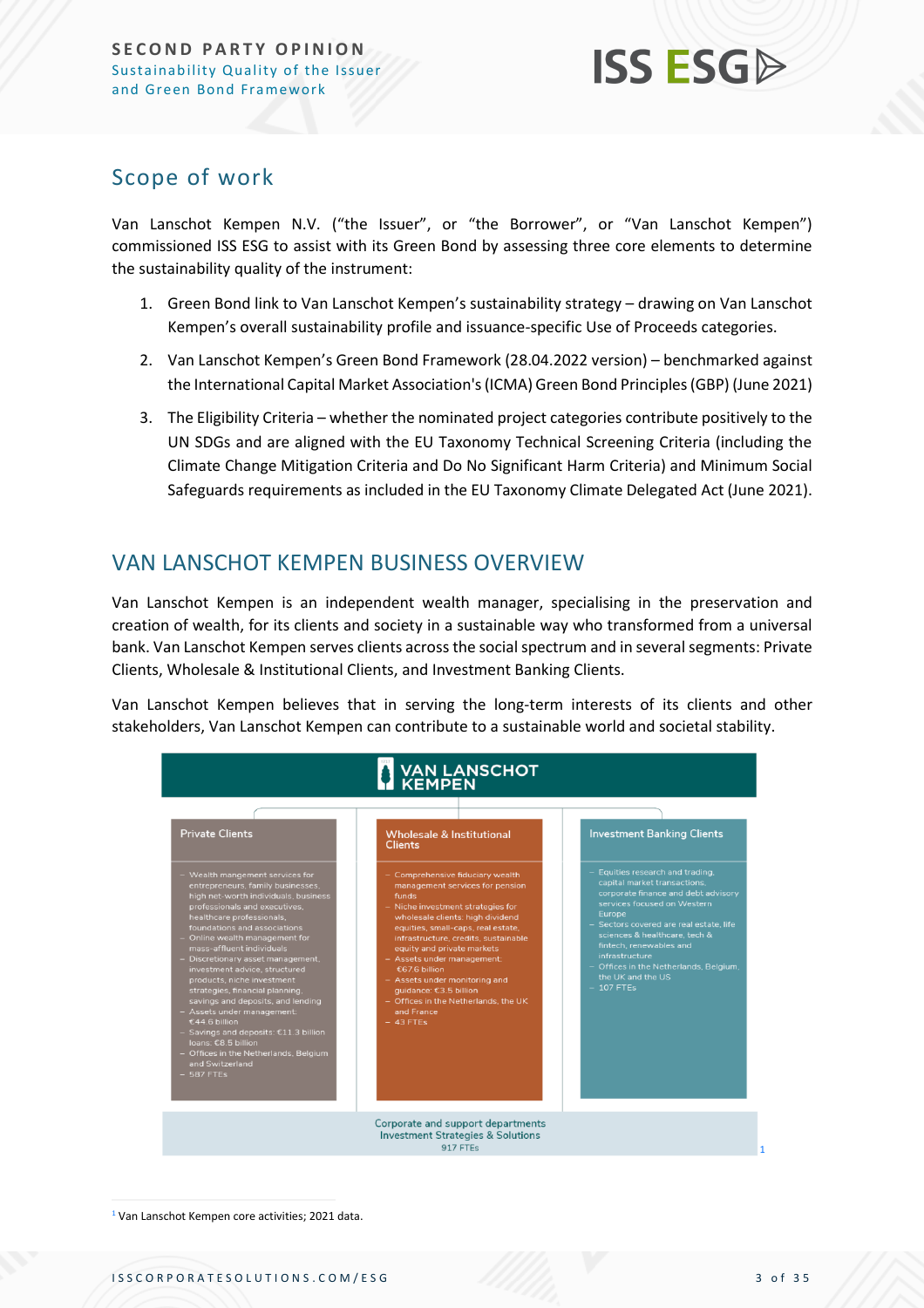### <span id="page-3-0"></span>ISS ESG ASSESSMENT SUMMARY

| <b>SPO SECTION</b>                                                                   | <b>SUMMARY</b>                                                                                                                                                                                                                                                                                                                                                                                                                                                                                                                                                                                                                                                                     | EVALUATION <sup>2</sup>                                          |
|--------------------------------------------------------------------------------------|------------------------------------------------------------------------------------------------------------------------------------------------------------------------------------------------------------------------------------------------------------------------------------------------------------------------------------------------------------------------------------------------------------------------------------------------------------------------------------------------------------------------------------------------------------------------------------------------------------------------------------------------------------------------------------|------------------------------------------------------------------|
| Part 1:<br><b>Green Bond</b><br>link to issuer's<br>sustainability<br>strategy       | According to the ISS ESG Corporate Rating published on 07.03.2022,<br>the issuer shows a high sustainability performance against the industry<br>peer group on key ESG issues faced by the Asset Management &<br>Brokerage sector. The issuer is rated 1 <sup>st</sup> out of 147 companies within<br>its sector.<br>The Use of Proceeds financed through this green bond are consistent<br>with the issuer's sustainability strategy and material ESG topics for the<br>issuer's industry. The rationale for issuing green bonds is clearly<br>described by the issuer.                                                                                                           | <b>Consistent</b><br>with issuer's<br>sustainability<br>strategy |
| Part 2:<br>Alignment<br>with ICMA's<br><b>GBP</b>                                    | The issuer has defined a formal concept for its Green Bond regarding<br>use of proceeds, processes for project evaluation and selection,<br>management of proceeds and reporting. This concept is in line with<br>the ICMA Green Bond Principles (June 2021).                                                                                                                                                                                                                                                                                                                                                                                                                      | <b>Aligned</b>                                                   |
| Part 3:<br><b>Sustainability</b><br>quality of the<br>Eligibility<br><b>Criteria</b> | The Green Bond will (re-)finance eligible asset categories which<br>include: Residential Green Buildings and Energy Efficiency.<br>Those use of proceeds categories have a significant contribution to<br>SDG 13 'Climate action' and a limited contribution to SDGs 7<br>'Sustainable Energy Use and 11 'Sustainable Buildings and Cities'.                                                                                                                                                                                                                                                                                                                                       | <b>Positive</b><br>contribution<br>to SDGs 7, 11<br>& 13         |
| Part 4:<br>Alignment<br>with EU<br><b>Taxonomy</b>                                   | ISS ESG assessed the alignment of Van Lanschot Kempen's project characteristics, due<br>diligence processes and policies against the requirements of the EU Taxonomy (Climate<br>Delegated Act of June 2021), on a best-efforts basis <sup>3</sup> . Based on robust processes for<br>selection, the nominated project categories are considered to be:<br>Aligned with the Climate Change Mitigation Criteria<br>$\bullet$<br>Aligned with the Do No Significant Harm Criteria, except for Climate Change<br>$\bullet$<br>Adaptation, where the issuer is in the process of doing more to fulfill the<br>requirements.<br>Aligned with the Minimum Social Safeguards requirements |                                                                  |

<sup>2</sup> ISS ESG's evaluation is based on the Van Lanschot Kempen's Green Bond Framework (28.04.2022 version), on the analysed Eligibility Criteria as received on the 28.04.2022, and on the ISS ESG Corporate Rating applicable at the SPO delivery date (updated on the 07.03.2022). <sup>3</sup> Whilst the Final Delegated Act for Mitigation and Adaptation were published in June 2021, the Technical Screening Criteria allow for discretion on the methodologies in determining alignment in certain cases. Therefore, at this stage ISS ESG evaluates the alignment with the EU Taxonomy on a "best efforts basis".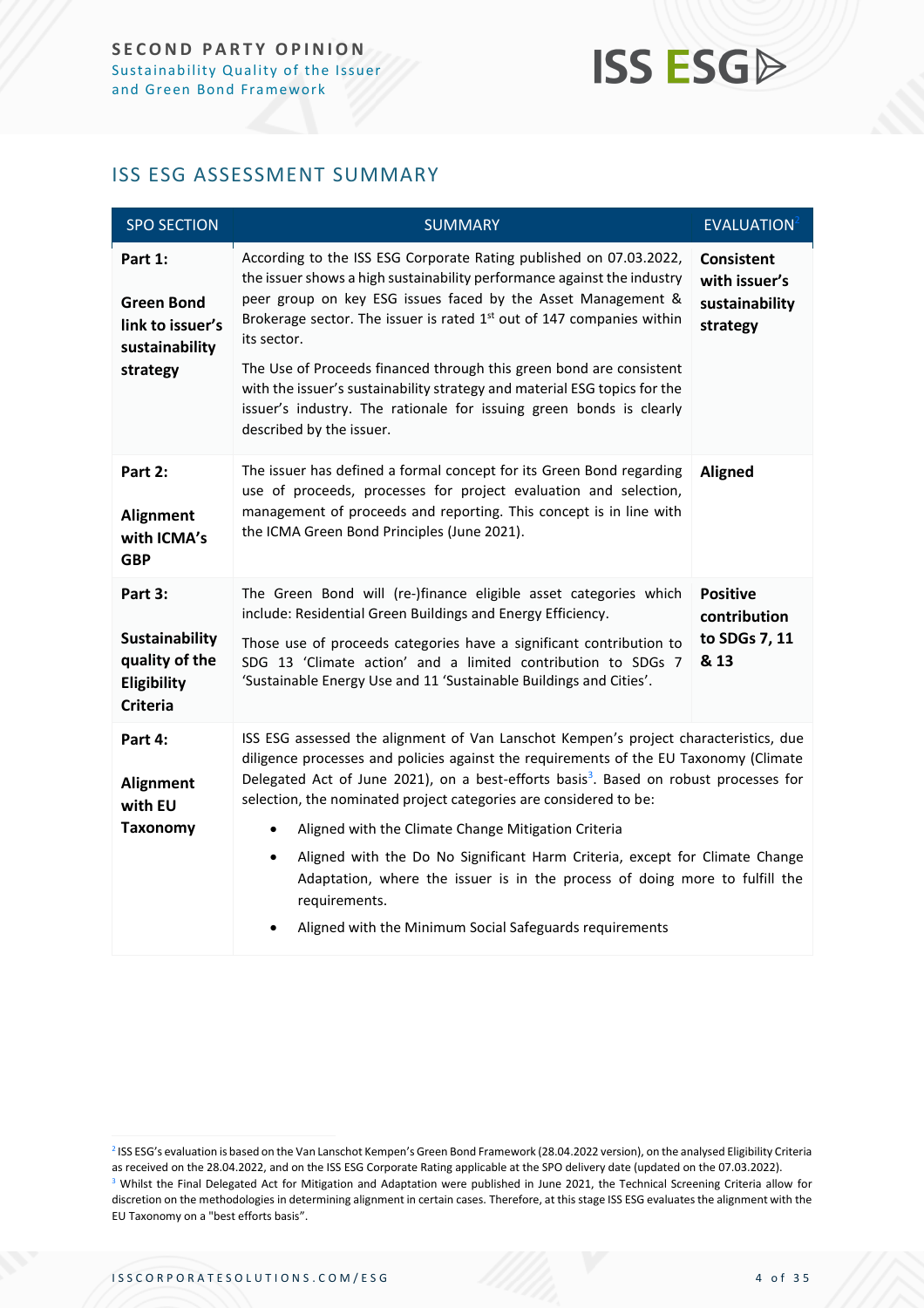### <span id="page-4-0"></span>ISS ESG SPO ASSESSMENT

### <span id="page-4-1"></span>**PART I: GREEN BOND LINK TO VAN LANSCHOT KEMPEN'S SUSTAINABILITY STRATEGY**

#### <span id="page-4-2"></span>A. ASSESSMENT OF VAN LANSCHOT KEMPEN'S ESG PERFORMANCE

The ISS ESG Corporate Rating provides material and forward-looking environmental, social and governance (ESG) data and performance assessments.

| COMPANY                                   | INDUSTRY                                             | <b>DECILE RANK</b> | TRANSPARENCY LEVEL |
|-------------------------------------------|------------------------------------------------------|--------------------|--------------------|
| <b>VAN LANSCHOT</b><br><b>KEMPEN N.V.</b> | <b>ASSET</b><br>MANAGEMENT<br><b>&amp; BROKERAGE</b> |                    | <b>VERY HIGH</b>   |

This means that the company currently shows a high sustainability performance against peers on key ESG issues faced by the Asset Management & Brokerage industry and obtains a Decile Rank relative to industry group of 1, given that a decile rank of 1 indicates highest relative ESG performance out of 10.

#### *ESG performance*

As of 07.03.2022, this Rating places Van Lanschot Kempen. 1<sup>st</sup> out of 147 companies rated by ISS ESG in the Asset Management & Brokerage industry.

Key challenges faced by companies in terms of sustainability management in this sector are displayed in the chart on the right, as well as the issuer's performance against those key challenges in comparison to the average industry peers' performance.

#### **Key Issue Performance**



#### *Sustainability Opportunities*

Van Lanschot Kempen is mainly active in private banking, asset management and investment banking services. The company offers a broad range of socially responsible investment funds, where investments are selected on the basis of best-in-class and exclusion criteria, thus, addressing global sustainability challenges. However, these do not constitute the main business of the company.

#### *Sustainability Risks*

As a financial company, the main sustainability challenges relate to the integration of environmental and social aspects in its mainstream asset management as well as its lending and investment banking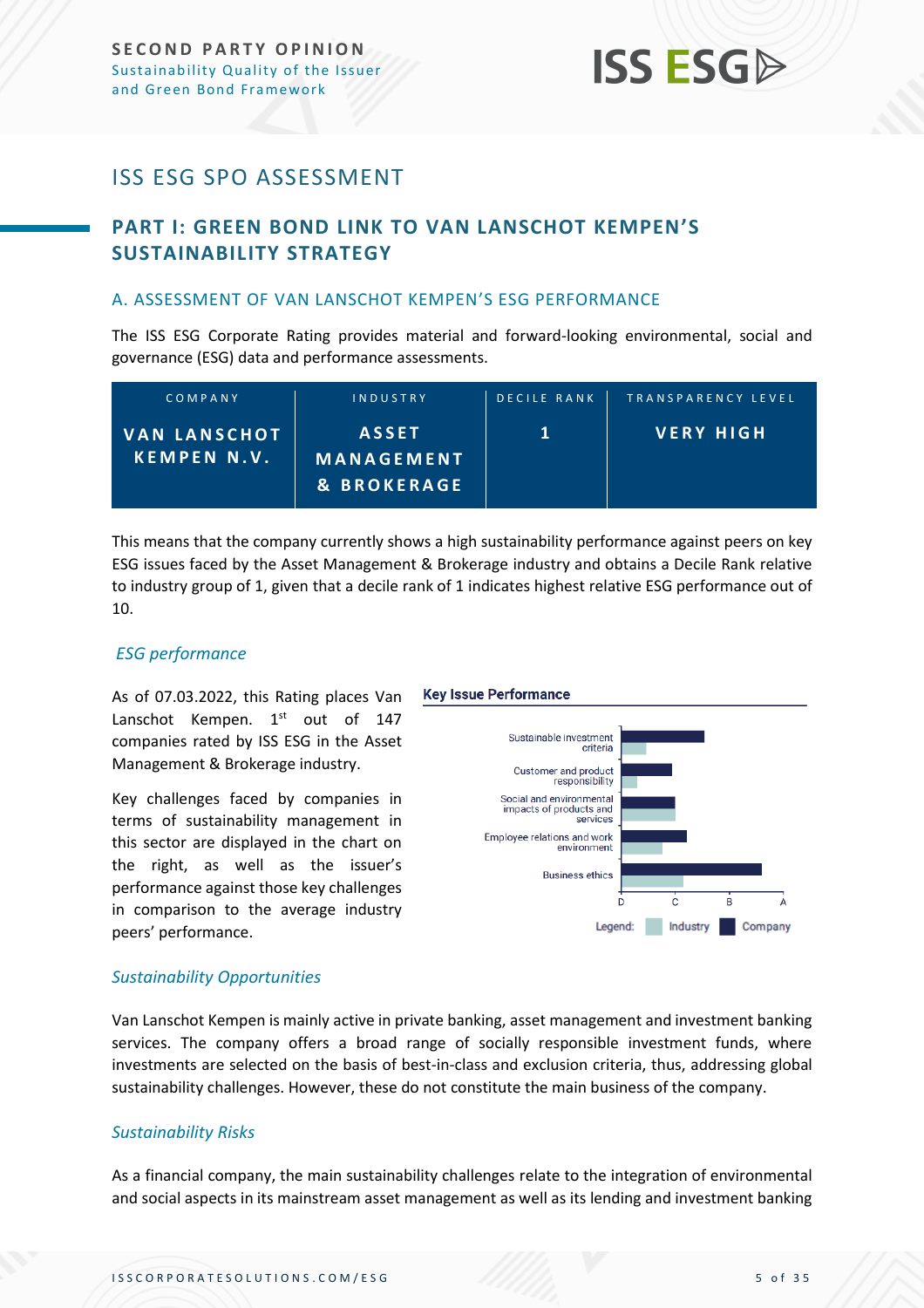

business. Van Lanschot Kempen has taken relevant steps to integrate sustainability considerations into its asset management business by defining best-in-class criteria such as human and labor rights, as well as excluding investments in controversial weapons. In addition, the company has established a comprehensive approach to engage with investee companies on a variety of sustainability-related issues, for example through proxy-voting, participation in investor initiatives and direct company dialogue. Van Lanschot Kempen has formulated a responsible corporate lending policy addressing relevant client-related social and environmental risk factors. Customer and product responsibility as well as employee relations also present important sustainability challenges. The company has expressed its commitment to responsible marketing of products and services, and several measures to facilitate the work-life balance of its employees are in place. Redundancies have taken place in recent years, yet, the company has implemented reasonable measures to ensure responsible restructuring of its workforce. As far as business ethics is concerned, comprehensive group-wide policies are in place and the company has established adequate procedures to ensure ethical conduct, including compliance risk assessments and procedures for whistleblower protection.

#### *Governance opinion*

Van Lanschot Kempen's governance structure is relatively robust with all members of the supervisory board being independent, including the chair of the supervisory board (Franciscus L. Blom, as at January 31, 2022). Further, the company has also established fully independent committees in charge of the audit, nomination, and remuneration. On the issue of remuneration, the company discloses some of the highest-paid executives and is sub-divided into base salary, short-term cash awards, and long-term equity incentives.

Regarding the governance of sustainability, Van Lanschot Kempen has established a committee tasked with the implementation and oversight of the company's sustainability strategy and targets but not on a supervisory board level. Further, the committee is made up of two management board members (including the CEO) and senior representatives of all relevant business units. As far as business ethics is concerned, comprehensive group-wide policies are in place that relate to all relevant issues in varying detail, such as money laundering, insider trading, and conflicts of interest. The company has also established adequate procedures to ensure ethical conduct, including compliance risk assessments and procedures for whistleblower protection.

#### *Sustainability impact of products and services portfolio*

Using a proprietary methodology, ISS ESG assessed the contribution of Van Lanschot Kempen's current products and services portfolio to the Sustainable Development Goals defined by the United Nations (UN SDGs). This analysis is limited to the evaluation of final product characteristics and does not include practices along Van Lanschot Kempen's value chain.

ISS ESG determined that, based on the information provided by the company, its overall business model has no net impact (contribution and/or obstruction) to the UN SDGs. Specific assessment of the Green Bond's Use of Proceeds categories impact on the UN SGDs is provided under Part III A.

#### *Breaches of international norms and ESG controversies*

The company is not facing any controversy.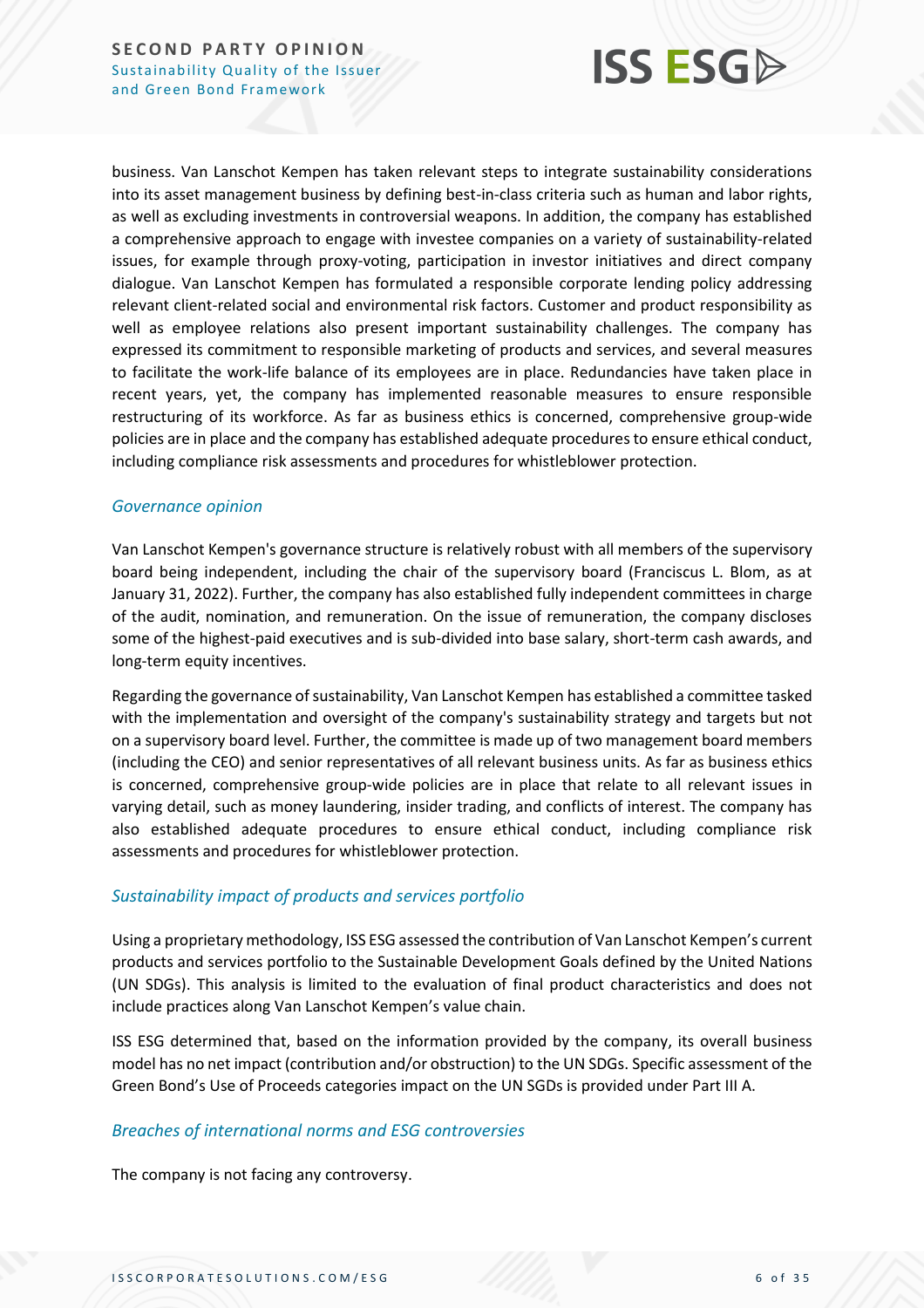

### <span id="page-6-0"></span>B. CONSISTENCY OF GREEN BOND WITH VAN LANSCHOT KEMPEN'S SUSTAINABILITY **STRATEGY**

#### *Key sustainability objectives and priorities defined by the issuer*

Van Lanschot Kempen's vision on sustainability is to generate long-term value for their stakeholders, which means that creating financial and societal returns must go hand-in-hand.

Among others, Van Lanschot Kempen offers a green mortgage solution, Groenhypotheek, to help private clients finance home improvements to make their properties more sustainable at a lower interest rate. By extending the services Van Lanschot Kempen offers to their mortgage clients and the conditions of their green mortgage product, Van Lanschot Kempen states it aims to encourage clients to take energy-efficient measures, such as installing solar panels. In addition, Van Lanschot Kempen offers a wide range of responsible, sustainable and impact investment funds. Van Lanschot Kempen differentiates between five levels of sustainable investing: (1) compliant, (2) basic, (3) responsible, (4) sustainable and (5) impact. Van Lanschot Kempen has set targets to annually increase the percentage of assets under management in sustainable and/or impact wealth management solutions (levels 4 and 5).

Van Lanschot Kempen states it aims to move towards more sustainable investing together with its clients. In the future, the issuer intends to raise the bar higher and make sustainable investing the new normal. Van Lanschot Kempen aims to improve the sustainability profile of its products and services, over the coming years and will focus on three key sustainability themes:

- 1. *Climate change and biodiversity*: helping the environment to recover faster by contributing to the energy transition and preservation of biodiversity;
- 2. *Smart & circular economy*: helping its investee companies to contribute to a smart, circular, and inclusive economy – and;
- 3. *Living better for longer*: helping society to live longer and in better health.

According to Van Lanschot Kempen, in aggregate, the three themes and progress contribute to economic development against the background of a new sustainable equilibrium. Meaning that economic development can only be sustainable if it falls within social and ecological boundaries.

In 2020, Van Lanschot Kempen strengthened their climate policy, with a long-term commitment to be a net-zero investor (by 2050), a mid-term ambition (2030) and shorter-term objectives (2025). In 2021 Van Lanschot Kempen translated their climate objectives into Key Performance Indicators (KPIs) across the organisation for 2022 and formulated a biodiversity policy to further integrate biodiversity into investments and develop their policies to explore more risk assessments. Van Lanschot Kempen is a signatory, among others<sup>4</sup>, of the Net Zero Asset Managers (NZAM) initiative, to confirm their commitment to be a net-zero investor by 2050, the Climate Commitment of the Dutch Financial Sector (part of the 'Klimaatakkoord') and the Finance for Biodiversity Pledge.

Van Lanschot Kempen also states it tracks and discloses the carbon footprint associated with the organisation, balance sheet and assets under management, evaluating its progress against targets and commitments at least annually.

<sup>&</sup>lt;sup>4</sup> List of external guidelines signed by Van Lanschot Kempen [\(vanlanschotkempen.com\).](https://www.vanlanschotkempen.com/en/sustainability/policy)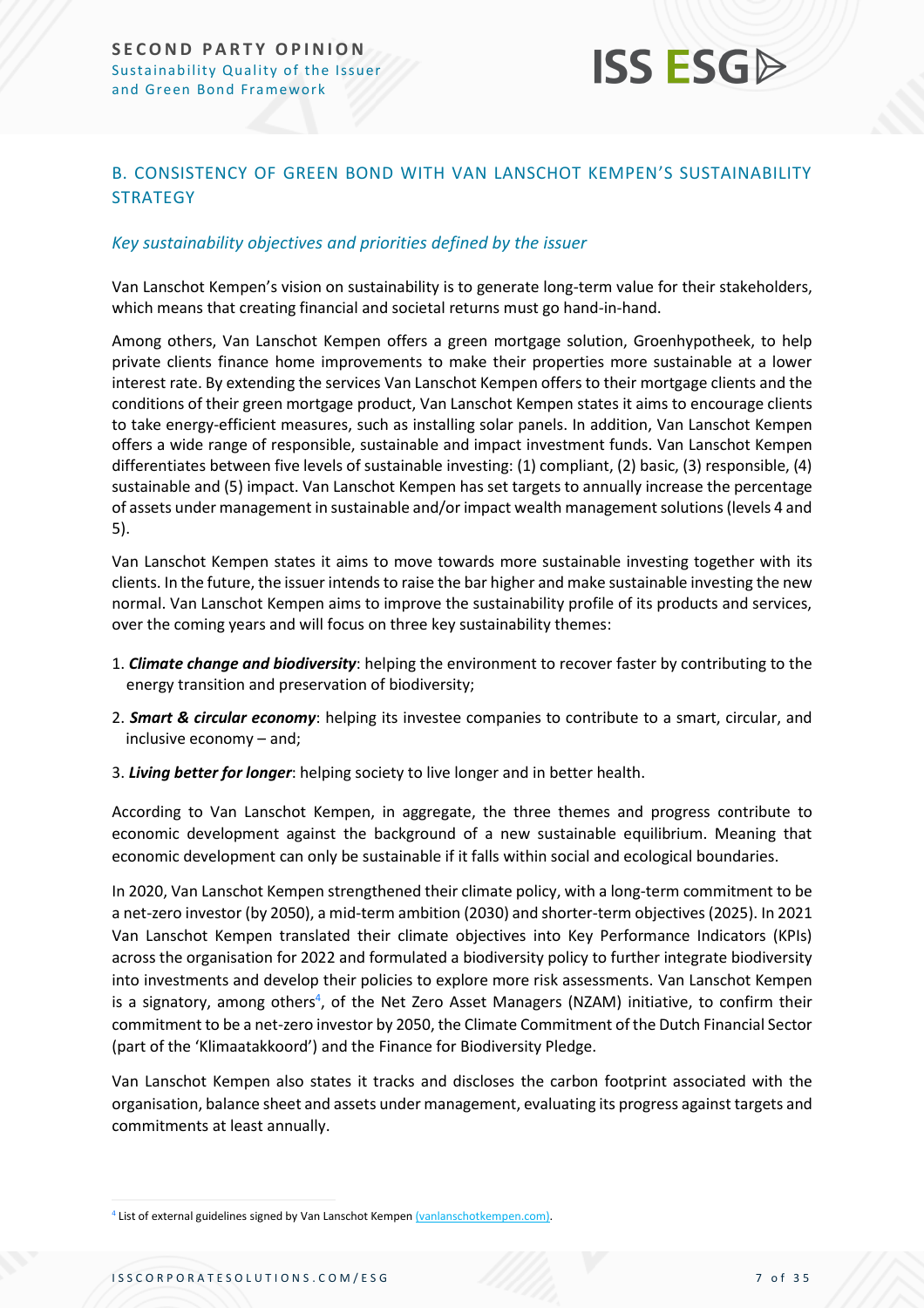

#### *Rationale for issuance*

In accordance with Van Lanschot Kempen purpose of preservation and creation of wealth, in a sustainable way, the issuance of Green Bond instruments intends to finance and refinance green loans on Van Lanschot Kempen's balance sheet. The loan portfolio will consist of new and existing mortgages for energy-efficient residential buildings in the Netherlands (Residential Green Buildings).

#### *Contribution of Use of Proceeds categories to sustainability objectives and priorities*

ISS ESG mapped the Use of Proceeds categories financed under this Green Bond with the sustainability objectives defined by the issuer, and with the key ESG industry challenges as defined in the ISS ESG Corporate Rating methodology for the Asset Management & Brokerage industry. Key ESG industry challenges are key issues that are highly relevant for a respective industry to tackle when it comes to sustainability, e.g. climate change and energy efficiency in the buildings sector. From this mapping, ISS ESG derived a level of contribution to the strategy of each Use of Proceeds categories.

| <b>USE OF PROCEEDS</b><br><b>CATEGORY</b>    | <b>SUSTAINABILITY OBJECTIVES</b><br><b>FOR THE ISSUER</b> | <b>KEY ESG INDUSTRY</b><br><b>CHALLENGES</b> | <b>CONTRIBUTION</b>                     |
|----------------------------------------------|-----------------------------------------------------------|----------------------------------------------|-----------------------------------------|
| <b>Residential Green</b><br><b>Buildings</b> |                                                           |                                              | Contribution to a<br>material objective |
| <b>Energy Efficiency</b>                     |                                                           |                                              | Contribution to a<br>material objective |

**Opinion:** *ISS ESG finds that the Use of Proceeds financed through this bond are consistent with the issuer's sustainability strategy and material ESG topics for the issuer's industry. The rationale for issuing green bonds is clearly described by the issuer.*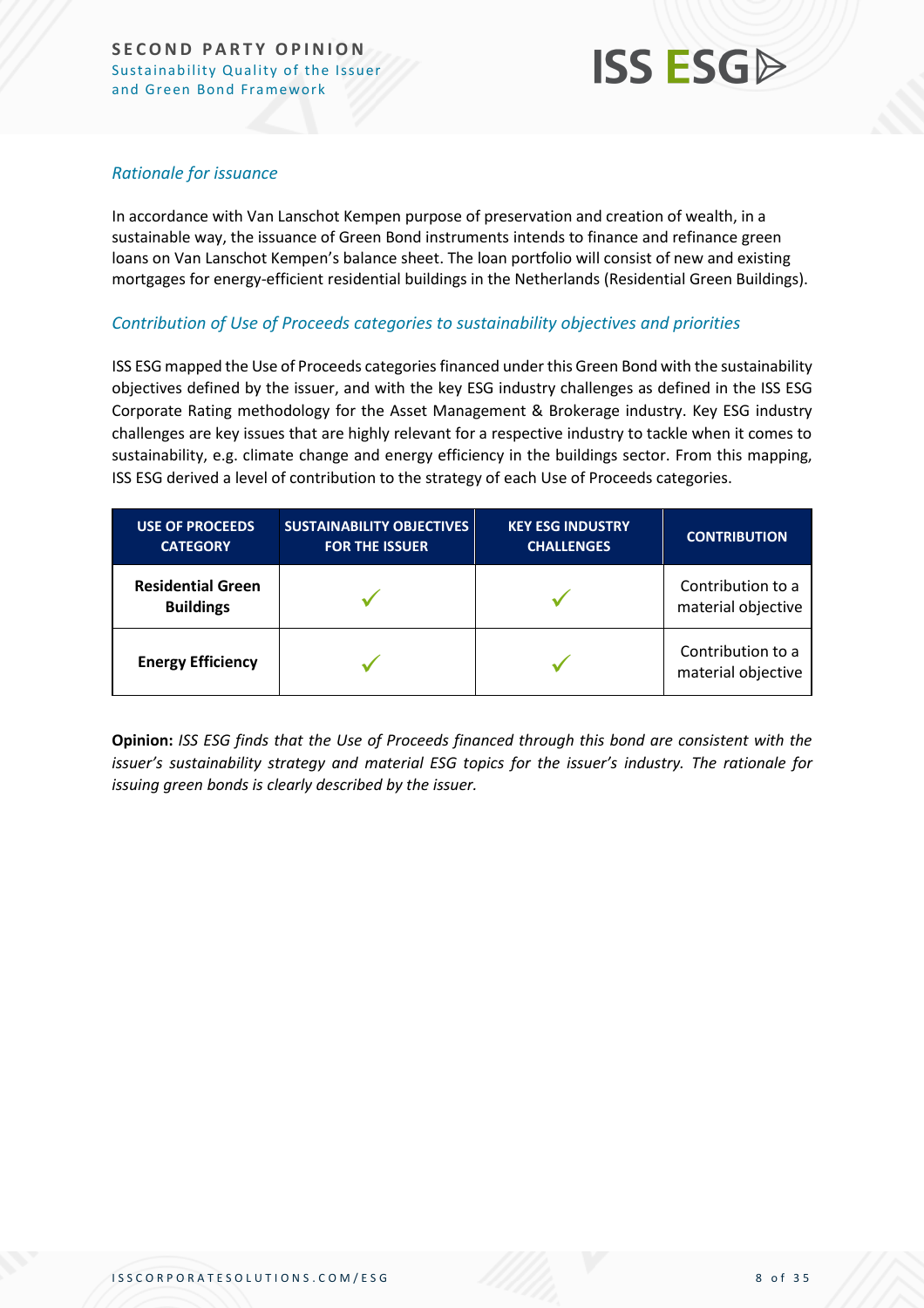

### <span id="page-8-0"></span>**PART II: ALIGNMENT WITH ICMA GREEN BOND PRINCIPLES**

#### **1. Use of Proceeds**

#### **FROM ISSUER'S FRAMEWORK**

Van Lanschot Kempen intends to allocate the net proceeds of the Green Bonds to a loan portfolio (thereafter called "Eligible Green Loan Portfolio") of new and existing mortgages for energy efficient residential buildings in the Netherlands (Residential Green Buildings). The eligible loans are to be funded in whole or in part by an allocation of the bond proceeds.

The eligibility criteria for the inclusion for the financing of mortgages with the proceeds from Green Bond are based on construction year and Dutch residential Energy Performance Coefficients (EPC). The Dutch Energy Performance Coefficient System for new buildings is a result of the Dutch government's implementation of the revised 2010 EU Energy Performance Building Directive (EPBD). The EPC is replaced by the BENG (Bijna Energie Neutrale Gebouwen) system in 2020 for near energy neutral buildings. Energy labels classify existing residential buildings from "A" to "G", with "A" indicating the best energy performance.

The Eligibility Criteria for qualification on the Van Lanschot Kempen Green Bonds are stated below. Van Lanschot Kempen has taken into account the Green Bond Principles and the EU Taxonomy, with the intention to implement them, on a best effort basis. As long as there are clear EU Taxonomy Technical Screening Criteria (TSC) and feasible practical applications in the geographies where Van Lanschot Kempen's assets are located, any Eligible Category to be included in future versions of this Framework will follow the criteria as outlined in the EU Taxonomy, on a best effort basis.

Eligible Green Loans: defined as loans that meet one of the following Eligibility Criteria:

- 1. For Dutch residential properties built prior to 31 December 2020:
	- Existing residential buildings in the Netherlands with an Energy Performance Certificate
	- "A", or it belongs to the top 15% low-carbon residential buildings in the Netherlands<sup>5</sup>.
- 2. For Dutch residential properties built as of 1 January 2021:
	- New or existing residential buildings that have a primary energy demand at least 10% lower than the one resulting from the local Nearly Zero Energy Buildings (NZEB)<sup>5</sup>.
- 3. For Refurbished Dutch residential properties with at least a 30% improvement in energy efficiency. In terms of EPC labels, this corresponds to a two-step EPC label improvement.
- 4. For individual measures aimed at energy efficiency improvement and the installation of renewables onsite in residential buildings:

• Eligible lending activities include, but are not limited to installation of cavity wall, roof and / or floor insulation, heat pump, infrared panels, solar boilers and solar panels, installing energy efficient frames and doors and 'double glazing' or HR ++ glazing.

*Opinion: ISS ESG considers the Use of Proceeds description provided by Van Lanschot Kempen's Green Bond Framework as aligned with the ICMA's GBP. The issuer provides a qualitative and/or quantitative analysis of the environmental benefits of the projects categories, in line with best market practice.*

<sup>&</sup>lt;sup>5</sup> Van Lanschot Kempen refers to its Green Residential Buildings Methodology Assessment document prepared by the real estate consulting company CFP.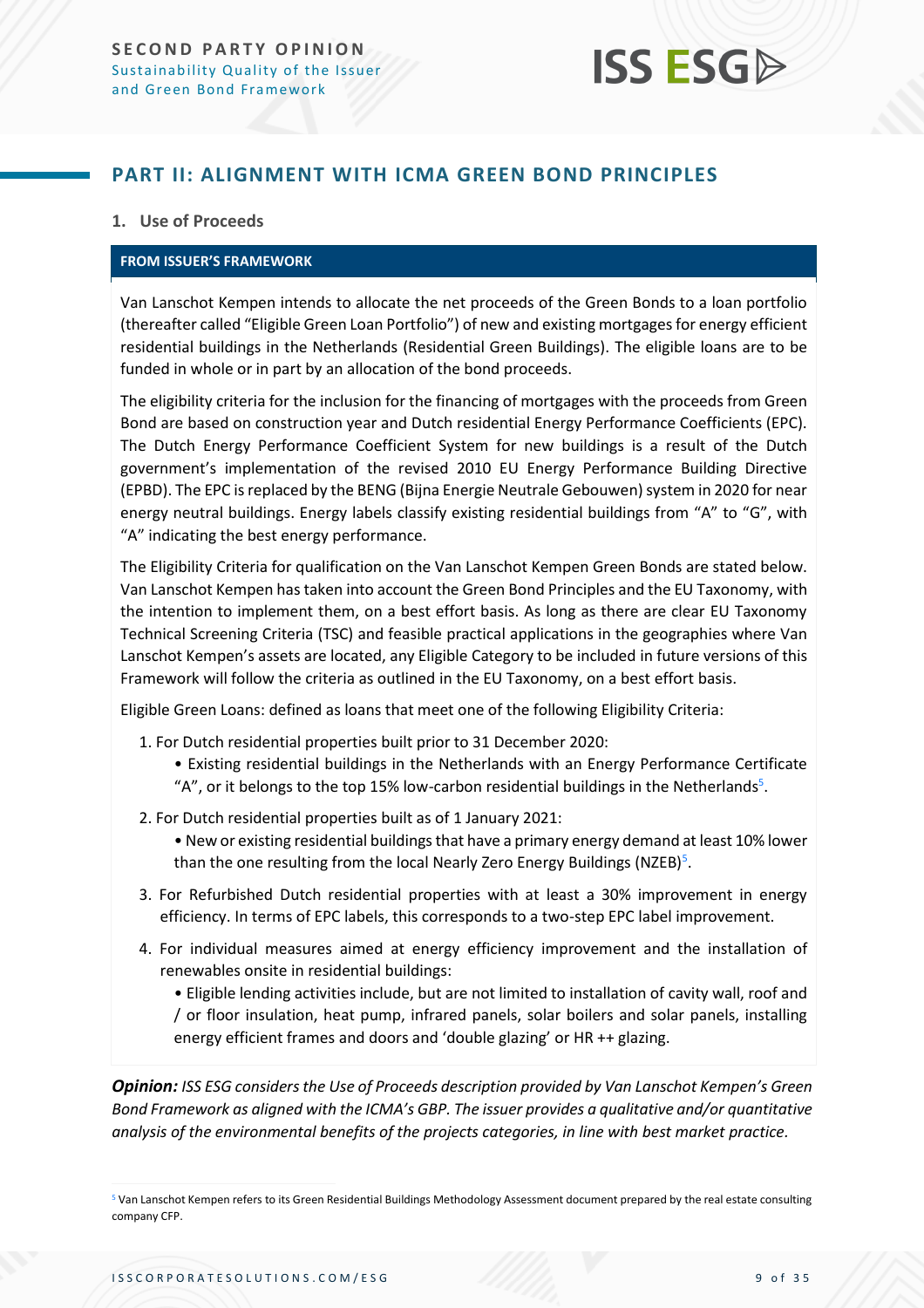#### **2. Process for Project Evaluation and Selection**

#### **FROM ISSUER'S FRAMEWORK**

Loans financed and/or refinanced through the Green Bond proceeds are evaluated and selected based on compliance with the Eligibility Criteria. When identifying Eligible Green Loans and their non-financial impacts Van Lanschot Kempen relies on external consultants and their data sources. In the event Van Lanschot Kempen decides not to use external consultants it will use its own database including all residential building records and match this data with publicly available data to identify Eligible Green Loans. Van Lanschot Kempen will use the same publicly available data sources as the external consultants.

A Green Bond Committee will manage any future updates to the Framework, including expansions to the list of Eligible Categories, and oversee its implementation. The Green Bond Committee will be composed of representatives from Treasury, Sustainability Centre, Risk Management and Finance, Reporting and Control as well as subject matter experts from the various sectors of allocated assets.

Van Lanschot Kempen takes care that all selected Eligible Green Loans comply with local laws and regulations and on a best effort basis comply with national and international standards. It is part of the transaction approval process of Van Lanschot Kempen to take care that all activities comply with internal environmental and social standards.

Van Lanschot Kempen is aware of the fact the EU Taxonomy requires that Eligible Green Loans should not only contribute to at least one of the EU Environmental Objectives, but should also not significantly harm ('DNSH') any other EU Environmental Objective. Van Lanschot Kempen's due diligence processes support the mitigation of environmental and social risks potentially associated with the Eligible Green Loans through their basis in supporting compliance with national and meeting international best market practice or standards.

*Opinion: ISS ESG considers the Process for Project Evaluation and Selection description provided by Van Lanschot Kempen's Green Bond Framework as aligned with the ICMA's GBP. Moreover, the issuer clearly defines responsibilities in the process for project evaluation and selection and is transparent about it, which is in line with best market practice*

#### **3. Management of Proceeds**

#### **FROM ISSUER'S FRAMEWORK**

The Green Bonds proceeds will be managed by Van Lanschot Kempen in a portfolio approach.

Van Lanschot Kempen intends to allocate the proceeds from the Green Bonds to a Eligible Green Loan Portfolio that meet the use of proceeds Eligibility Criteria and in accordance with the evaluation and selection process presented above. The projects financed via Eligible Green Loans can be newly built or existing properties, but can also include refurbishments. To ensure proceeds are allocated in accordance with the Framework, Van Lanschot Kempen's Treasury Funding Management will track allocation of proceeds to Eligible Green Loans.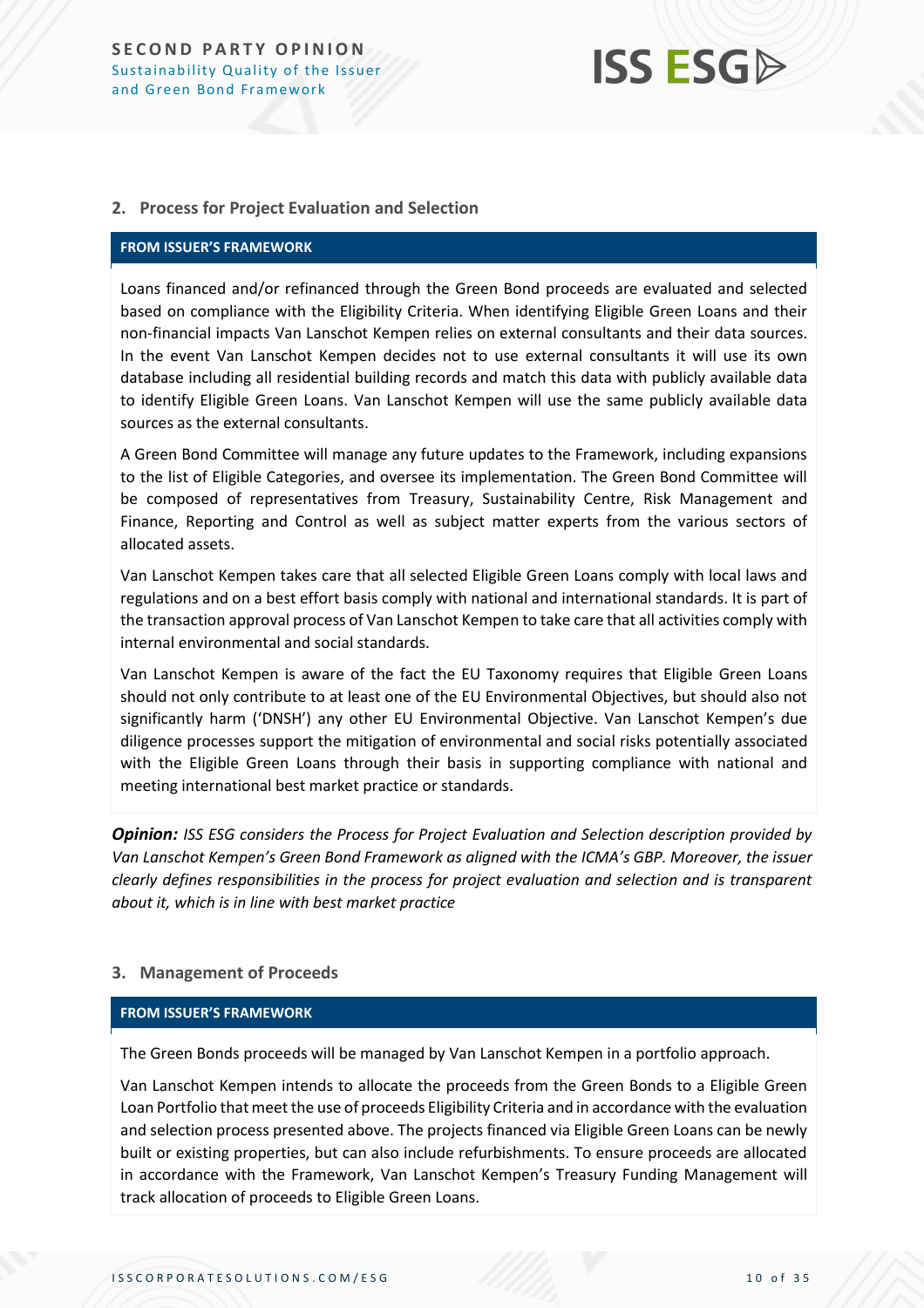

Van Lanschot Kempen will strive, over time, to achieve a level of allocation for the Eligible Green Loan Portfolio which matches or exceeds the balance of net proceeds from its outstanding Green Bonds. Additional Eligible Green Loans will be added to the issuer's Eligible Green Loan Portfolio to the extent required to ensure that the net proceeds from outstanding Green Bonds will be allocated to Eligible Green Loans.

Whilst any Green Bond net proceeds remain unallocated, Van Lanschot Kempen will hold and/or invest, at its own discretion, in its treasury liquidity portfolio, in cash or other short-term and liquid instruments or to pay back a portion of its outstanding indebtedness, the balance of net proceeds not yet allocated to the Eligible Green Loan Portfolio.

*Opinion: ISS ESG finds that Management of Proceeds proposed by Van Lanschot Kempen's Green Bond Framework is well aligned with the ICMA's GBP, as all the proceeds are to be directly allocated. Moreover, the issuer discloses information regarding the allocation portfolio disbursements and the portfolio balance of unallocated proceeds, in line with best market practice.*

#### **4. Reporting**

#### **FROM ISSUER'S FRAMEWORK**

The Green Bond Principles require Van Lanschot Kempen to provide information on the allocation of proceeds. In addition to information related to the projects to which Green Bond proceeds have been allocated, the Green Bond Principles recommend communicating on the expected impact of the projects.

Van Lanschot Kempen will align, on a best effort basis, the reporting with the portfolio approach described in "Handbook – [Harmonised Framework for Impact Reporting](https://www.icmagroup.org/assets/documents/Sustainable-finance/2021-updates/Handbook-Harmonised-Framework-for-Impact-Reporting-June-2021-100621.pdf) (June 2021)".

Van Lanschot Kempen will report the allocation of the Use of Proceeds to the Eligible Green Loan Portfolio on aggregated basis for all of Van Lanschot Kempen's Green Bonds.

Van Lanschot Kempen will make and keep readily available reporting on the allocation of net proceeds to the Eligible Green Loan Portfolio after a year from the issuance of the applicable Green Bonds, to be renewed annually until full allocation of the Green Bond net proceeds. Reporting will be available on Van Lanschot Kempen's website: https://www.vanlanschotkempen.com/en/financial/debt-investors**.**

#### Allocation Reporting

The allocation report will contain at least the following details:

- The total amount of proceeds allocated to Eligible Green Loans
- The number of Eligible Green Loans
- The balance of unallocated proceeds
- The amount or the percentage of new financing and refinancing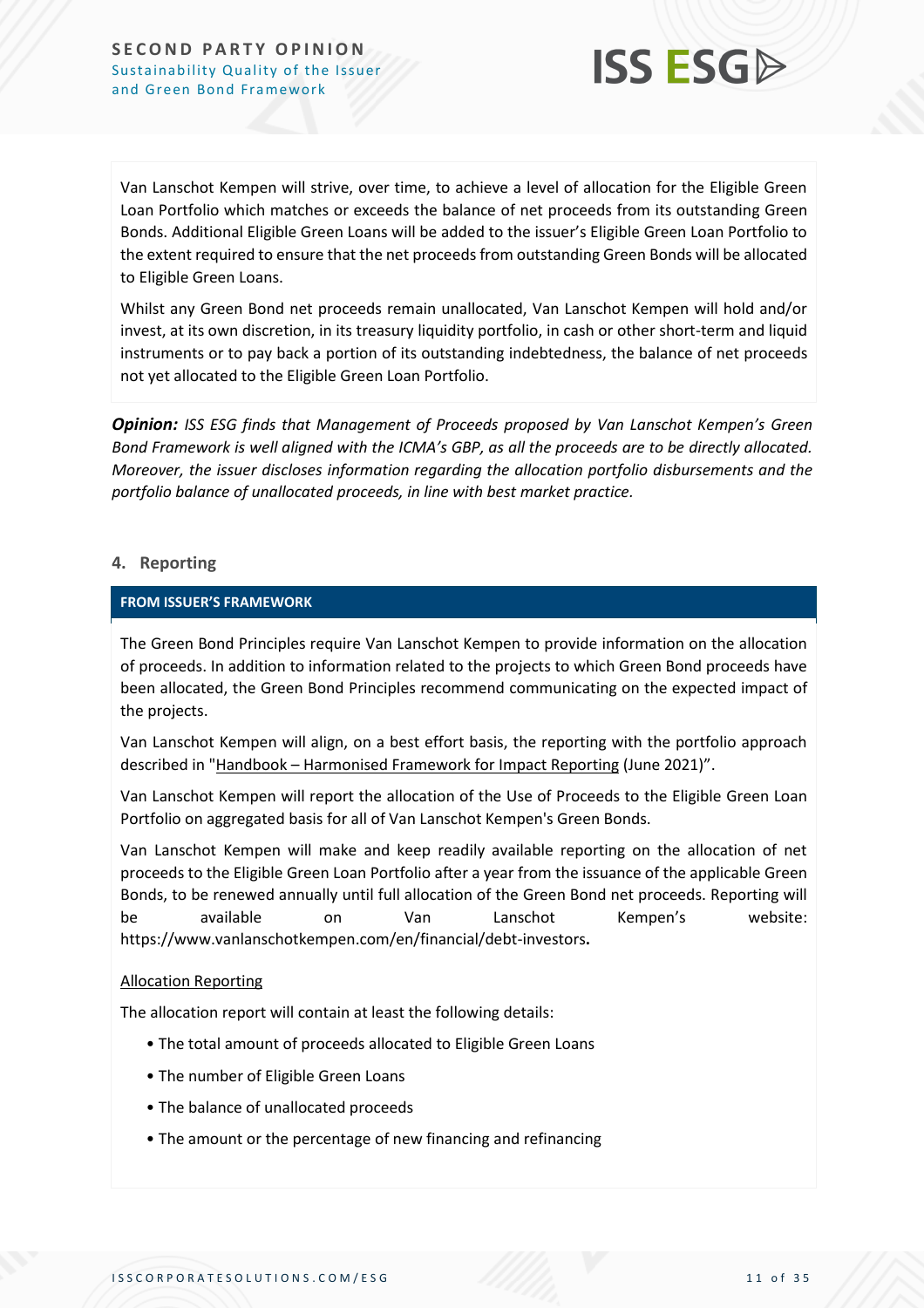

#### Impact reporting

Where feasible, Van Lanschot Kempen may report on the environmental impacts of the Eligible Green Loan Portfolio funded with the Green Bond proceeds, or refer to existing sustainability and CSR reporting. Key impact reporting indicators for Van Lanschot Kempen's use of proceeds may include:

- A description of the Eligible Green Loans
- The breakdown of Eligible Green Loans by nature of what is being financed (Financial assets)
- Metrics regarding the Eligible Green Loan Portfolio environmental impacts as described below:

o Estimated ex-ante annual energy consumption in  $kWh/m^2$ 

o Estimated annual reduced and/or avoided emissions in tons of  $CO<sub>2</sub>$  equivalent

o Estimated annual absolute emissions in tons of  $CO<sub>2</sub>$  equivalent and emission intensity ( $CO<sub>2</sub>$ ) equivalent /  $m<sup>2</sup>$ ).

*Opinion: ISS ESG finds that the reporting proposed by Van Lanschot Kempen's Green Bond Framework is aligned with the ICMA's GBP. In line with best market practices, the issuer is transparent on the level and information reported in the impact report. Furthermore, the allocation report will also be audited by an external party and the location and link of the report(s) are provided.*

**External review**

**FROM ISSUER'S FRAMEWORK**

#### **Verification**

Van Lanschot Kempen intends to request, one year after issuance and until full allocation, a limited assurance report on the allocation of the Green Bond proceeds to the Eligible Green Loan Portfolio, provided by its external auditor or any other qualified party.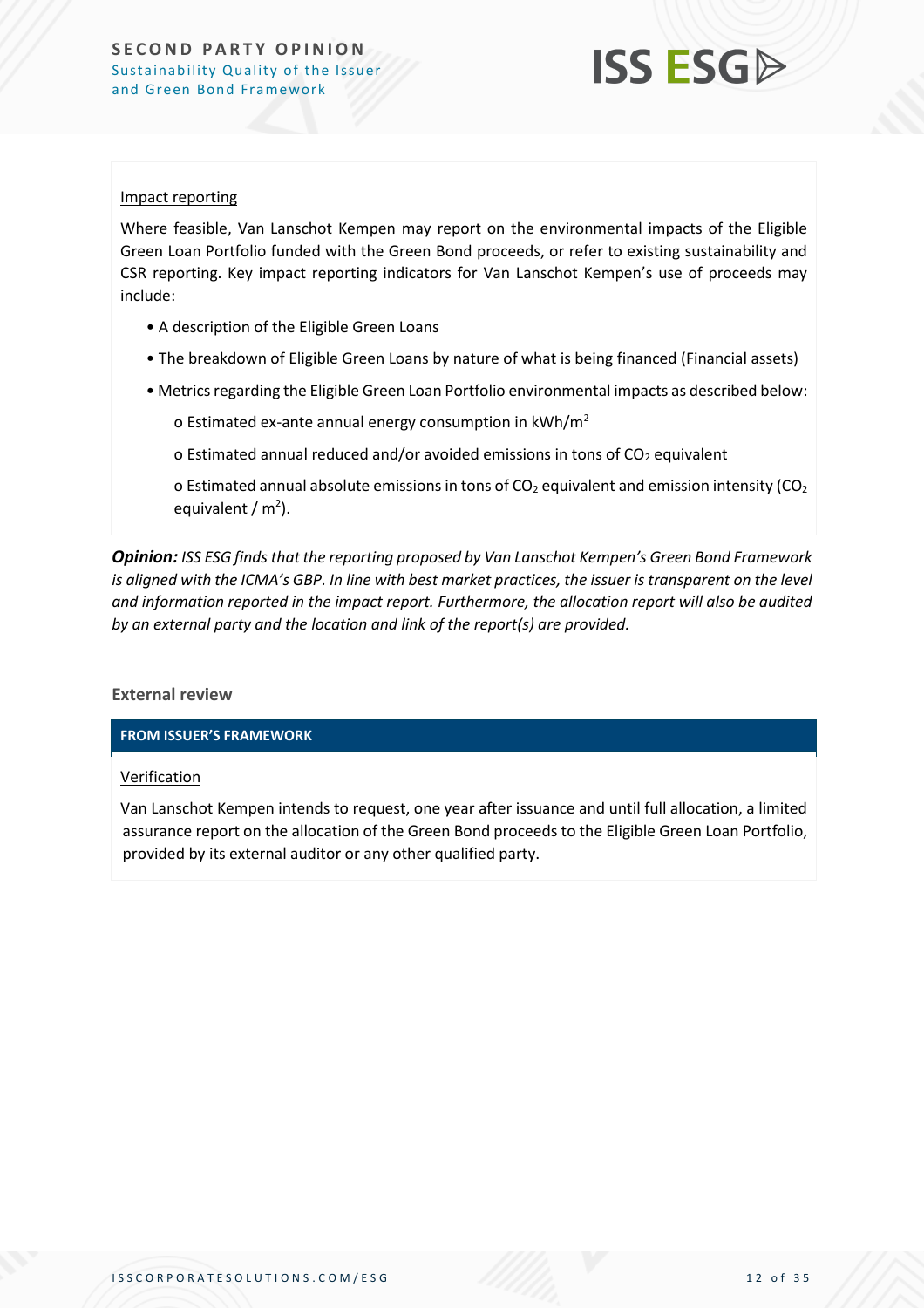### <span id="page-12-0"></span>**PART III: SUSTAINABILITY QUALITY OF THE ISSUANCE**

#### <span id="page-12-1"></span>A. CONTRIBUTION OF THE GREEN BOND TO THE UN SDGs

Based on the assessment of the sustainability quality of the Green Bond Framework and using a proprietary methodology, ISS ESG assessed the contribution of the Van Lanschot Kempen's Green Bond to the Sustainable Development Goals defined by the United Nations (UN SDGs).

This assessment is displayed on 5-point scale (see Annex 2 for methodology):

| Significant        | ا Limited          | <b>No</b>         | Limited             | <b>Significant</b>  |
|--------------------|--------------------|-------------------|---------------------|---------------------|
| <b>Obstruction</b> | <b>Obstruction</b> | <b>Net Impact</b> | <b>Contribution</b> | <b>Contribution</b> |

Each of the Green Bond's Use of Proceeds categories has been assessed for its contribution to, or obstruction of, the SDGs:

| <b>USE OF PROCEEDS</b>                                                                                                                                                                               | <b>CONTRIBUTION</b><br><b>OR OBSTRUCTION</b>    | <b>SUSTAINABLE</b><br><b>DEVELOPMENT GOALS</b> |
|------------------------------------------------------------------------------------------------------------------------------------------------------------------------------------------------------|-------------------------------------------------|------------------------------------------------|
| <b>Residential Green Buildings (new and existing</b><br>buildings)<br>With primary energy demand at least 10% lower than the                                                                         | <b>Significant</b><br>contribution <sup>6</sup> | 13 GLIMATE                                     |
| one resulting from the local Nearly Zero Energy Buildings<br>(NZEB), or an Energy Performance Certificate "A", or<br>belonging to the top 15% low-carbon residential buildings<br>in the Netherlands | <b>Limited</b><br>contribution <sup>7</sup>     |                                                |
| <b>Refurbishment of Residential Green Buildings</b><br>(existing buildings)                                                                                                                          | <b>Significant</b><br>contribution <sup>6</sup> | 13 GLIMATE                                     |
| With at least a 30% improvement in energy efficiency <sup>8</sup> .                                                                                                                                  | <b>Limited</b><br>contribution <sup>7</sup>     | AFFORDABLE A<br>CLEAN ENERGY                   |
| <b>Energy Efficiency</b><br>Installation of cavity wall, roof and / or floor insulation,                                                                                                             | <b>Significant</b><br>contribution <sup>6</sup> | 13 GLIMATE                                     |
| heat pump, infrared panels, solar boilers and solar panels,<br>installing energy efficient frames and doors and 'double<br>glazing' or HR ++ glazing                                                 | <b>Limited</b><br>contribution <sup>7</sup>     |                                                |

<sup>&</sup>lt;sup>6</sup> This SDG assessment slightly differs from ISS ESG SDG Assessment Methodology due to the fact that the issuer has based its selection criteria with the technical screening criteria for a substantial contribution to Climate Change Mitigation of the EU Taxonomy Delegated Act (June 2021).

<sup>&</sup>lt;sup>7</sup> The assessment of some of the financed sub-categories may differ from the ISS ESG SDG Solutions Assessment (SDGA) proprietary methodology.

<sup>8</sup> In terms of EPC labels, this corresponds to a two-step EPC label improvement.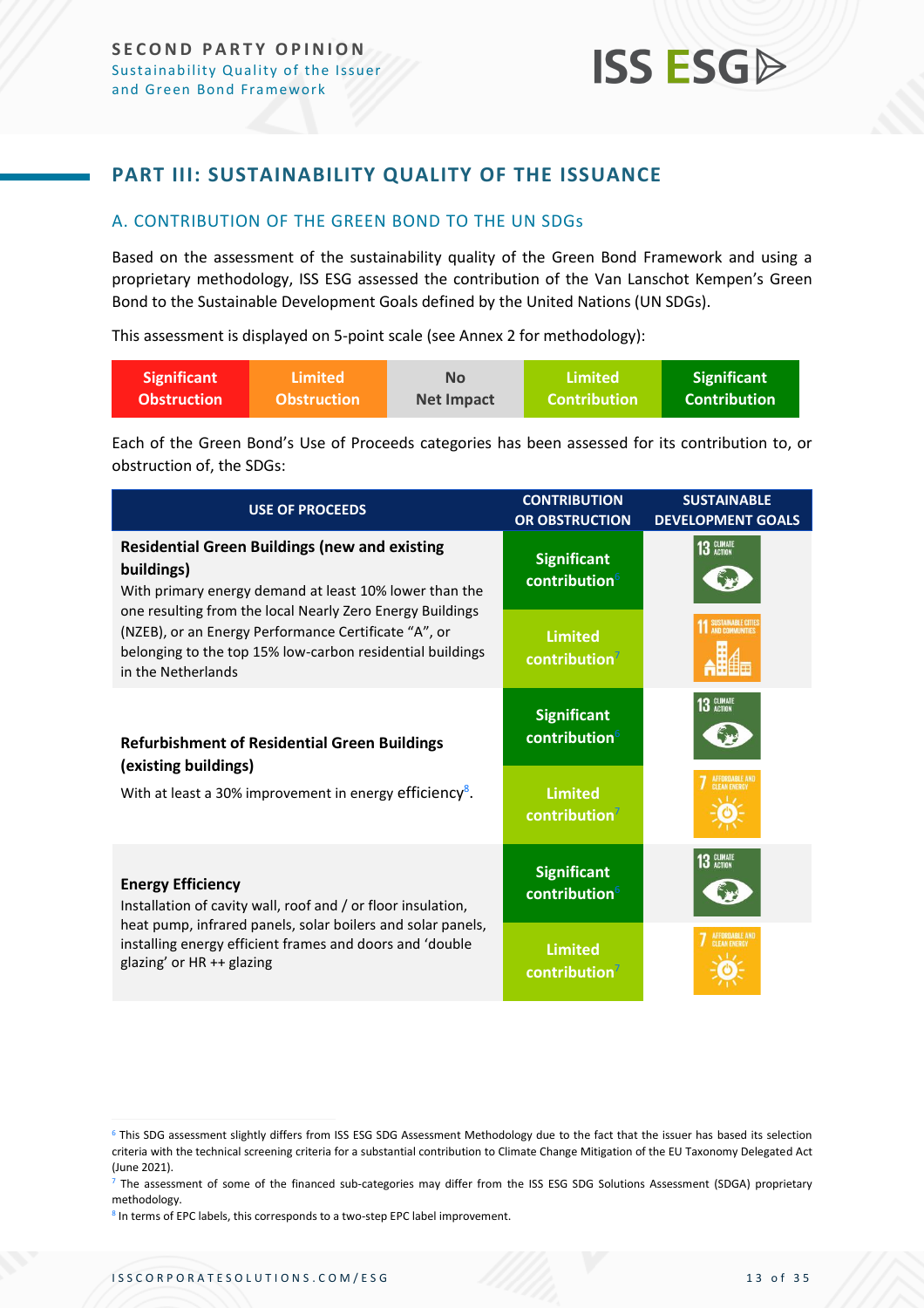### <span id="page-13-0"></span>B. ALIGNMENT OF THE ELIGIBLE GREEN PROJECT CATEGORIES WITH THE EU TAXONOMY

ISS ESG assessed the alignment of Van Lanschot Kempen's project selection process and company policies for the nominated Use of Proceeds project categories, with the relevant Climate Change Mitigation, Do Not Significant Harm Criteria (DNSH) and Minimum Social Safeguards requirements of the EU Taxonomy Climate Delegated Act<sup>9</sup> (June 2021), based on information provided by Van Lanschot Kempen. Where Van Lanschot Kempen's projects and policies fully meet the EU Taxonomy Criteria requirements, a tick is shown in the table below, for the ISS ESG assessment against the EU Taxonomy Criteria requirements.

Van Lanschot Kempen's project selection criteria overlap with the following economic activities in the EU Taxonomy for Substantial Contribution to Climate Change Mitigation:

- 7.2 Renovation of existing Buildings
- 7.3 Installation, maintenance and repair of energy efficiency equipment
- 7.6 Installation, maintenance and repair of renewable energy technologies
- 7.7 Acquisition and ownership of buildings

Note: In order to avoid repetition, the evaluation of the alignment of Van Lanschot Kempen's assets to the Do No Significant Harm Criteria to Climate Change Adaptation is provided in Section B.5. It is applicable to all of the above activities.

<sup>9</sup> https://ec.europa.eu/info/law/sustainable-finance-taxonomy-regulation-eu-2020-852/amending-and-supplementary-acts/implementingand-delegated-acts\_en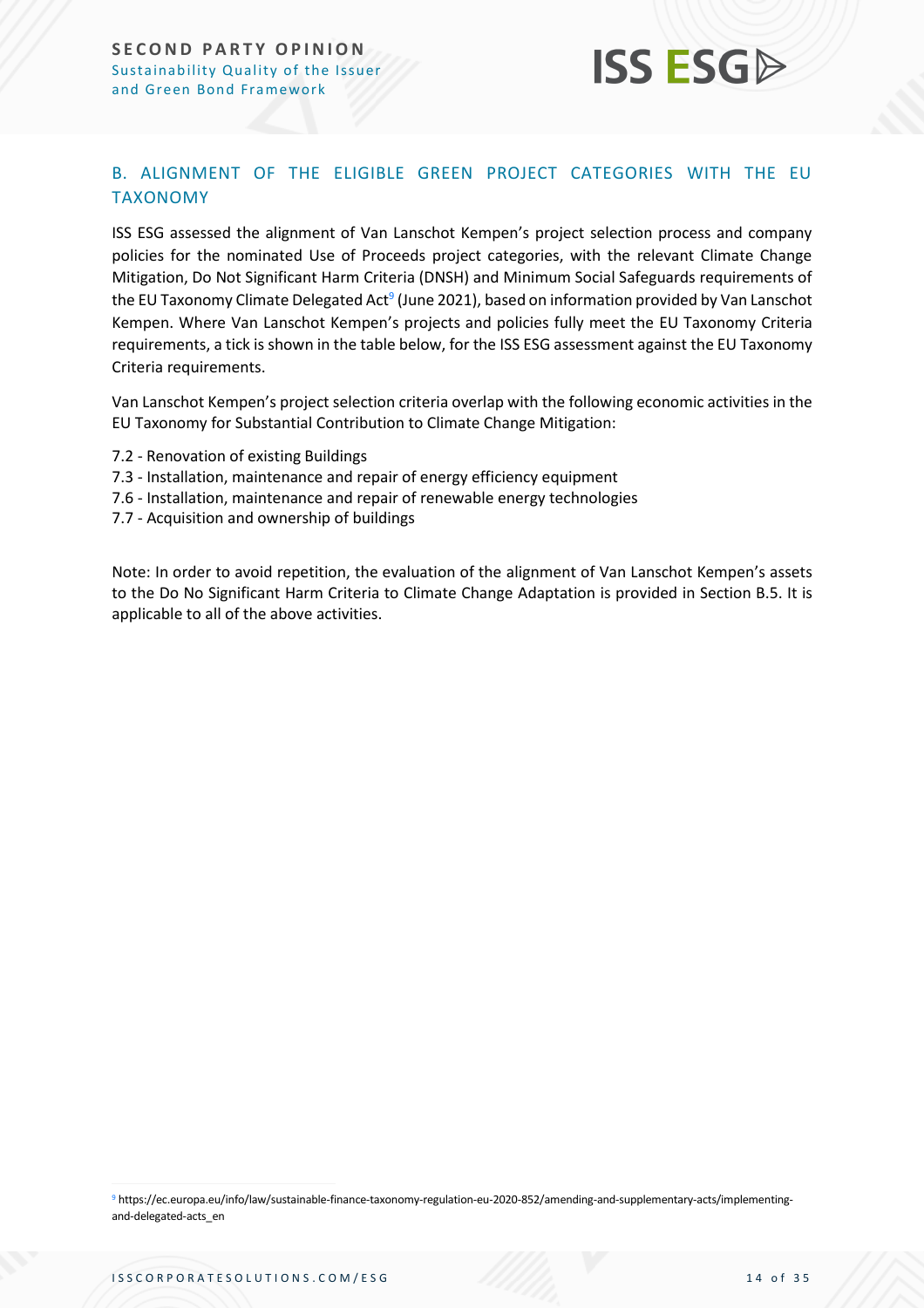#### B.1 7.2 - Renovation of existing Buildings

| EU TAXONOMY REQUIREMENT                                                                                                                                                                                                                                                                                                                                                                                                                                                                                                                                                                                                                                                                                                                                         | PROJECT CHARACTERISTICS AND SELECTION<br>PROCESSES <sup>10</sup>                                                                                                                                                                                                                                                 | <b>ALIGNMENT</b>         |
|-----------------------------------------------------------------------------------------------------------------------------------------------------------------------------------------------------------------------------------------------------------------------------------------------------------------------------------------------------------------------------------------------------------------------------------------------------------------------------------------------------------------------------------------------------------------------------------------------------------------------------------------------------------------------------------------------------------------------------------------------------------------|------------------------------------------------------------------------------------------------------------------------------------------------------------------------------------------------------------------------------------------------------------------------------------------------------------------|--------------------------|
|                                                                                                                                                                                                                                                                                                                                                                                                                                                                                                                                                                                                                                                                                                                                                                 | 1. SUBSTANTIAL CONTRIBUTION TO CLIMATE CHANGE MITIGATION - TECHNICAL SCREENING CRITERIA                                                                                                                                                                                                                          |                          |
| The building renovation complies with<br>the applicable requirements for major<br>renovations <sup>11</sup> .<br>Alternatively, it leads to a reduction of<br>primary energy demand (PED) of at least<br>$30 \%^{12}$ .                                                                                                                                                                                                                                                                                                                                                                                                                                                                                                                                         | Van Lanschot Kempen confirms that it will<br>only include refurbished Dutch residential<br>properties where at least an improvement<br>of 30% in the primary energy demand<br>after<br>renovation<br>achieved<br>(PED)<br>is<br>(calculations to be made by the issuer and<br>validated by an external auditor). |                          |
| 2. CLIMATE CHANGE ADAPTATION - DO NO SIGNIFICANT HARM CRITERIA                                                                                                                                                                                                                                                                                                                                                                                                                                                                                                                                                                                                                                                                                                  |                                                                                                                                                                                                                                                                                                                  |                          |
| <b>GENERIC CRITERIA FOR (2)</b>                                                                                                                                                                                                                                                                                                                                                                                                                                                                                                                                                                                                                                                                                                                                 | See B.5                                                                                                                                                                                                                                                                                                          |                          |
|                                                                                                                                                                                                                                                                                                                                                                                                                                                                                                                                                                                                                                                                                                                                                                 | 3. USE AND PROTECTION OF WATER AND MARINE RESOURCES - DO NO SIGNIFICANT HARM CRITERIA                                                                                                                                                                                                                            |                          |
| Where installed as part of the renovation<br>works, except for renovation works in<br>residential building units, the specified<br>water use for the following water<br>appliances is attested by product<br>datasheets, a building certification or an<br>existing product label in the Union, in<br>the<br>accordance<br>with<br>technical<br>specifications laid down in Appendix E of<br>the Annex of the Delegated Act:<br>(a) wash hand basin taps and kitchen<br>taps have a maximum water flow of 6<br>litres/min;<br>(b) showers have a maximum water flow<br>of 8 litres/min;<br>(c) WCs, including suites, bowls and<br>flushing cisterns, have a full flush volume<br>of a maximum of 6 litres and a maximum<br>average flush volume of 3,5 litres; | Van Lanschot Kempen confirms that the<br>framework will only finance residential<br>buildings.                                                                                                                                                                                                                   | <b>Not</b><br>applicable |

<sup>&</sup>lt;sup>10</sup> This column is based on input provided by the issuer.

<sup>&</sup>lt;sup>11</sup> As set in the applicable national and regional building regulations for 'major renovation' implementing Directive 2010/31/EU. The energy performance of the building or the renovated part that is upgraded meets cost-optimal minimum energy performance requirements in accordance with the respective directive.

<sup>&</sup>lt;sup>12</sup> The initial primary energy demand and the estimated improvement is based on a detailed building survey, an energy audit conducted by an accredited independent expert or any other transparent and proportionate method, and validated through an Energy Performance Certificate. The 30 % improvement results from an actual reduction in primary energy demand (where the reductions in net primary energy demand through renewable energy sources are not taken into account), and can be achieved through a succession of measures within a maximum of three years.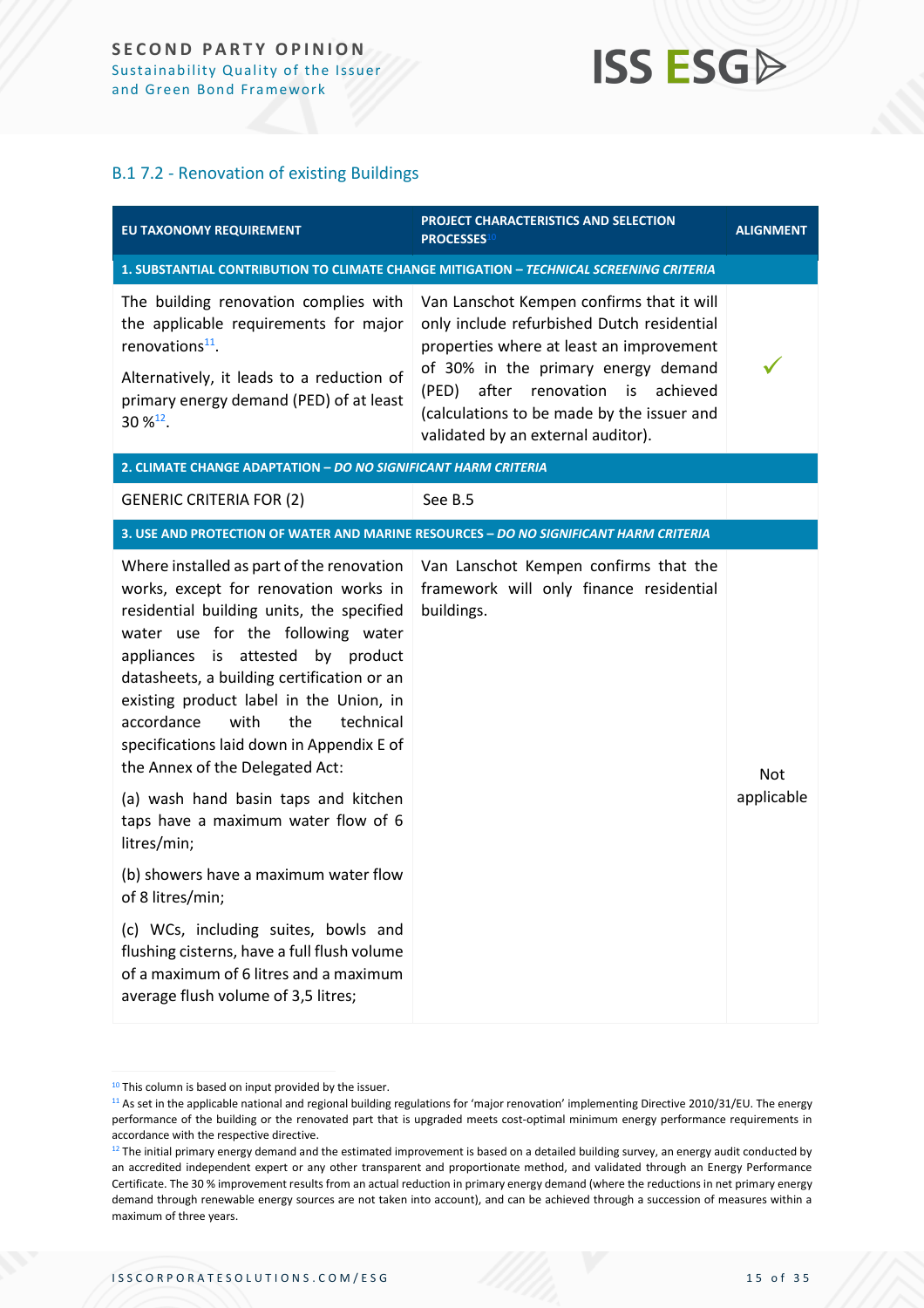(d) urinals use a maximum of 2 litres/bowl/hour. Flushing urinals have a maximum full flush volume of 1 litre.

#### **4. TRANSITION TO A CIRCULAR ECONOMY –** *DO NO SIGNIFICANT HARM CRITERIA*

At least 70 % (by weight) of the nonhazardous construction and demolition waste (excluding naturally occurring material referred to in category 17 05 04 in the European List of Waste established by Decision 2000/532/EC) generated on the construction site is prepared for reuse, recycling and other material recovery, including backfilling operations using waste to substitute other materials, in accordance with the waste hierarchy and the EU Construction and Demolition Waste Management Protocol $13$ . Operators limit waste generation in processes related construction and demolition, in accordance with the EU Construction and Demolition Waste Management Protocol and taking into account best available techniques and using selective demolition to enable removal and safe handling of hazardous substances and facilitate reuse and high-quality recycling by selective removal of materials, using available sorting systems for construction and demolition waste.

Building designs and construction techniques support circularity and in particular demonstrate, with reference to ISO 20887 $14$  or other standards for assessing the disassembly or adaptability of buildings, how they are designed to be more resource efficient, adaptable, flexible and dismantlable to enable reuse and recycling.

Van Lanschot Kempen states that the Waste Framework Directive 2008/98/EC Directive 2008/98/EC ("Waste Framework") shall be transposed into national regulation where eligible assets are located. Under the Waste Framework Directive (2008/98/EC) Member States must achieve 70 per cent of material recovery of non-hazardous, non-soil and stone C&D waste, by 2020. The recovery rate is sufficiently high in the countries where Van Lanschot Kempen is active.

The EU's Waste Framework Directive (2008/98/EC) was adopted at national level in the Netherlands e.g. the form of the Afvalpreventieprogramma Nederland (Waste Prevention Program Netherlands). implemented and continuously amended (e.g. In the Dutch Building Decree it is required to have proper separation of construction waste). As long as Van Lanschot Kempen does not knowingly become aware of any contrary information, it is assumed the legislation currently in force is complied with.

Van Lanschot Kempen states that waste management and recycling data of the Netherlands shows that 77% of waste is recycled and the residual waste is mainly used for energy production (source: Elements of Dutch waste management, Rijkswaterstaat).

Van Lanschot Kempen confirms that within Dutch regulation, significant renovations are required to meet the 'Milieu Prestatienorm Gebouwen' (MPG) that ✓

<sup>&</sup>lt;sup>13</sup> EU Construction and Demolition Waste Protocol (version of [adoption date][: https://ec.europa.eu/growth/content/eu-construction-and](https://ec.europa.eu/growth/content/eu-construction-and-demolition-waste-protocol-0_en)[demolition-waste-protocol-0\\_en\)](https://ec.europa.eu/growth/content/eu-construction-and-demolition-waste-protocol-0_en).

<sup>&</sup>lt;sup>14</sup> ISO 20887:2020, Sustainability in buildings and civil engineering works - Design for disassembly and adaptability - Principles, requirements and guidance (version of [adoption date][: https://www.iso.org/standard/69370.html\).](https://www.iso.org/standard/69370.html)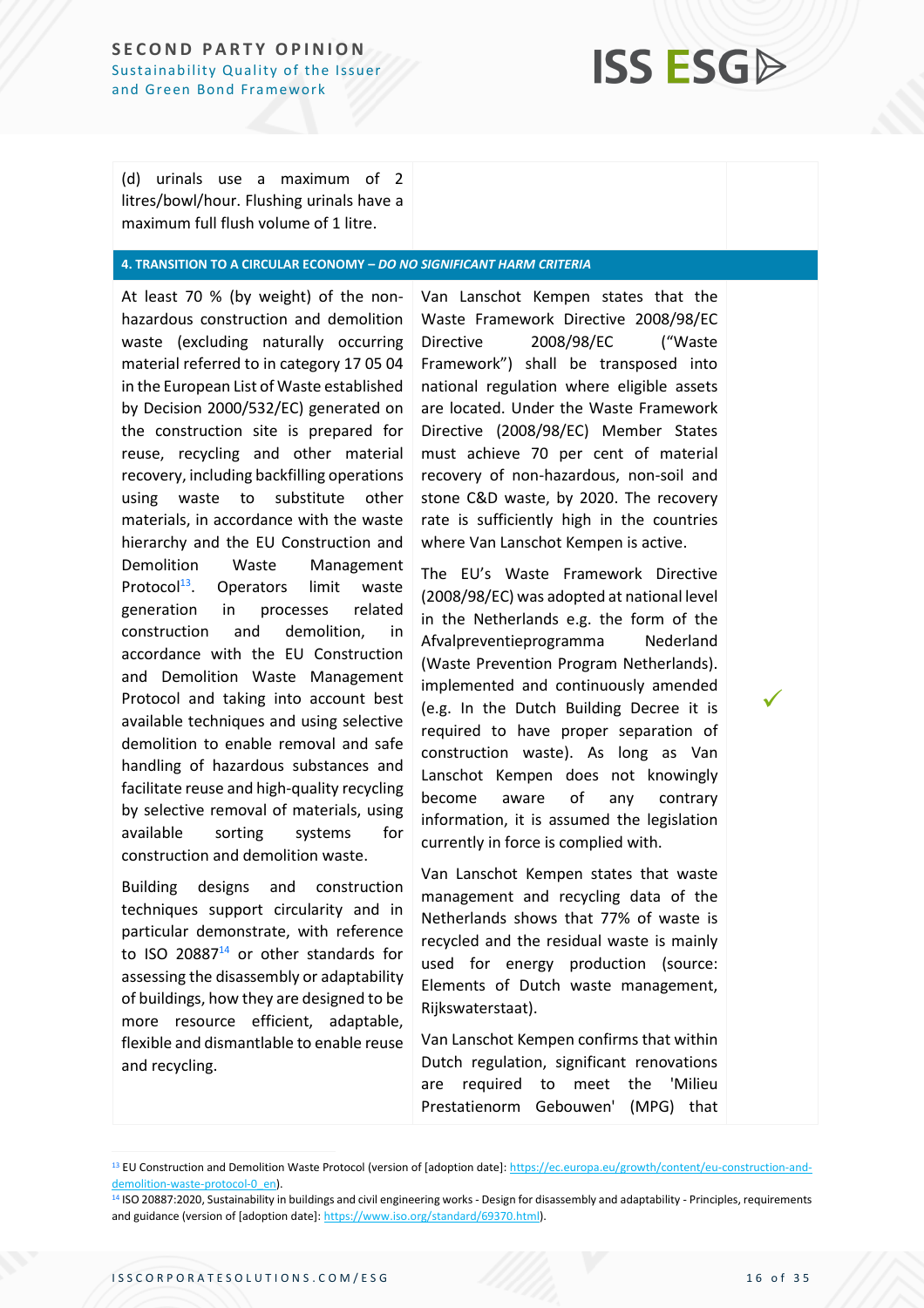

includes requirements regarding the circularity of applied components and materials based on shadow pricing. This norm goes beyond the waste generated on the construction site.

#### **5. POLLUTION PREVENTION AND CONTROL –** *DO NO SIGNIFICANT HARM CRITERIA*

Building components and materials used in the construction complies with the criteria set out in Appendix C of the Annex of the Delegated Act.

Building components and materials used in the building renovation that may come into contact with occupiers $15$  emit less than 0,06 mg of formaldehyde per  $m<sup>3</sup>$  of material or component upon testing in accordance with the conditions specified in Annex XVII to Regulation (EC) No 1907/2006 and less than 0,001 mg of other categories1A and 1B carcinogenic volatile organic compounds per  $m<sup>3</sup>$  of material or component, upon testing in accordance with CEN/EN 16516 or ISO  $16000-3:2011^{16}$  or other equivalent standardised test conditions and determination methods<sup>17</sup>.

Measures are taken to reduce noise, dust and pollutant emissions during construction or maintenance works.

› Van Lanschot Kempen states that it abides by all national regulatory requirements where Van Lanschot Kempen's assets are located, including:

#### Legislative framework in EU

› • Regulation (EU) 2019/1021: This EU regulation on persistent organic pollutants shall be transposed into national regulation where Van Lanschot Kempen's eligible assets are located.

› • Regulation (EU) 2017/852: The objective of this Regulation is to ensure a high level of protection of human health and the environment from anthropogenic emissions and releases of mercury and mercury compounds. This EU regulation shall be transposed into national regulation where Van Lanschot Kempen's eligible assets are located.

› • Regulation (EC) No 1005/2009: This Regulation lays down rules on the production, import, export, placing on the market, use, recovery, recycling, reclamation and destruction of substances that deplete the ozone layer. This EU regulation shall be transposed into national regulation where Van Lanschot Kempen's eligible assets are located.

› • Directive 2011/65/EU: This Directive sets out provisions on the restriction of the use of hazardous substances in electrical and electronic equipment. This EU regulation shall be transposed into national ✓

<sup>15</sup> Applying to paints and varnishes, ceiling tiles, floor coverings (including associated adhesives and sealants), internal insulation and interior surface treatments (such as to treat damp and mould).

<sup>16</sup> ISO 16000-3:2011, Indoor air — Part 3: Determination of formaldehyde and other carbonyl compounds in indoor air and test chamber air — Active sampling method (version of [adoption date][: https://www.iso.org/standard/51812.html\)](https://www.iso.org/standard/51812.html).

<sup>&</sup>lt;sup>17</sup> The emissions thresholds for carcinogenic volatile organic compounds relate to a 28-day test period.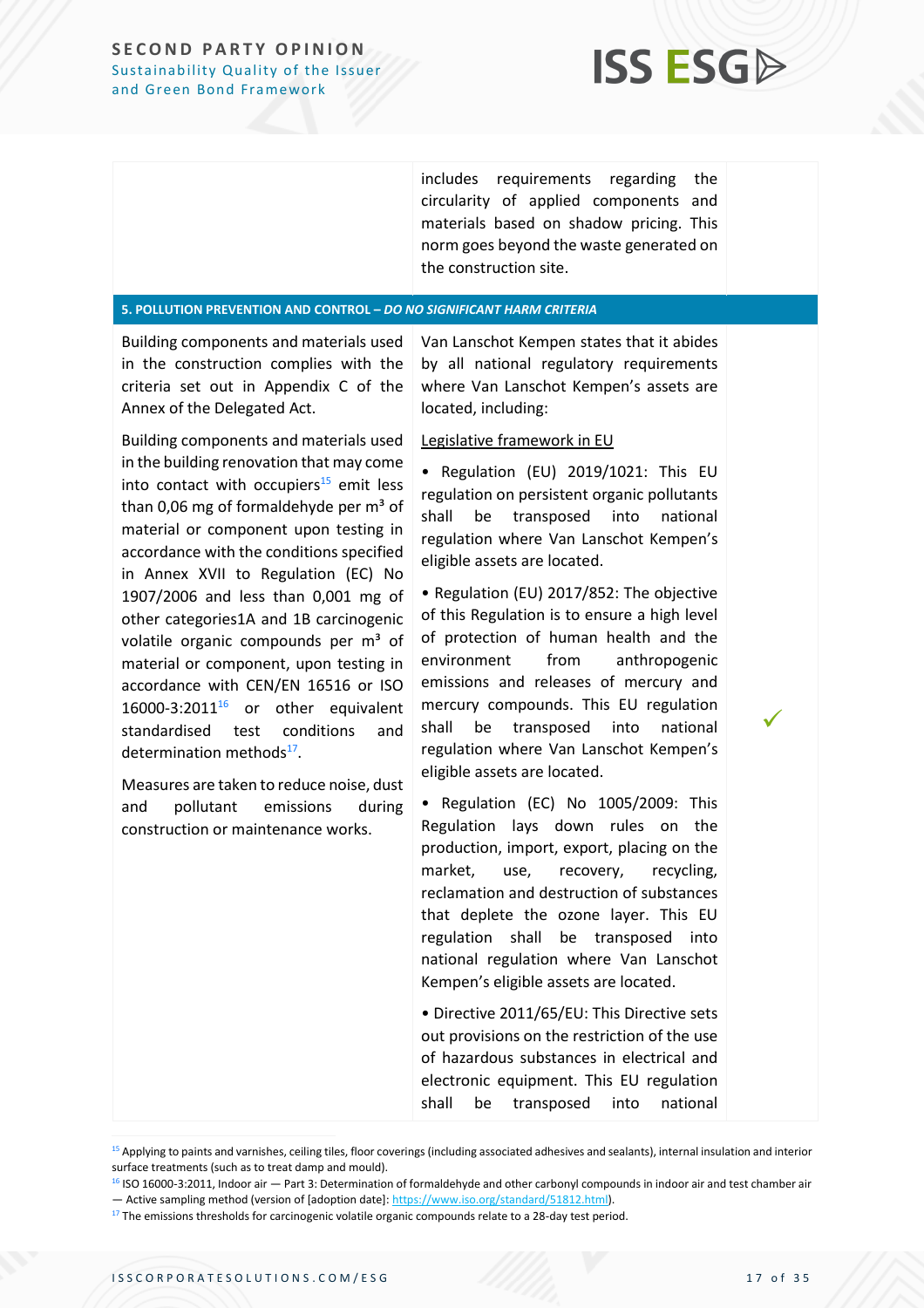

regulation where Van Lanschot Kempen's eligible assets are located.

› • Regulation (EC) 1907/2006: Concerns the registration, evaluation, authorisation and restriction of chemical substances (including the formaldehyde limits) This EU regulation shall be transposed into national regulation where Van Lanschot Kempen's eligible assets are located.

Legislative framework in the Netherlands:

Van Lanschot Kempen confirms that National building legislations strictly regulates procedures for handling any contaminants and testing of contaminants, which prevents the use of substances in concern.

In the Netherlands, under the Spatial Planning Act (Wet ruimtelijke ordening, Wro), sites are designated for specific activities. To this end, all interests are carefully considered, e.g. the importance of nature, the living enjoyment by residents in the vicinity, etc.

|     | 6. PROTECTION AND RESTORATION OF BIODIVERSITY AND ECOSYSTEMS - DO NO SIGNIFICANT HARM CRITERIA |     |
|-----|------------------------------------------------------------------------------------------------|-----|
| N/A |                                                                                                | N/A |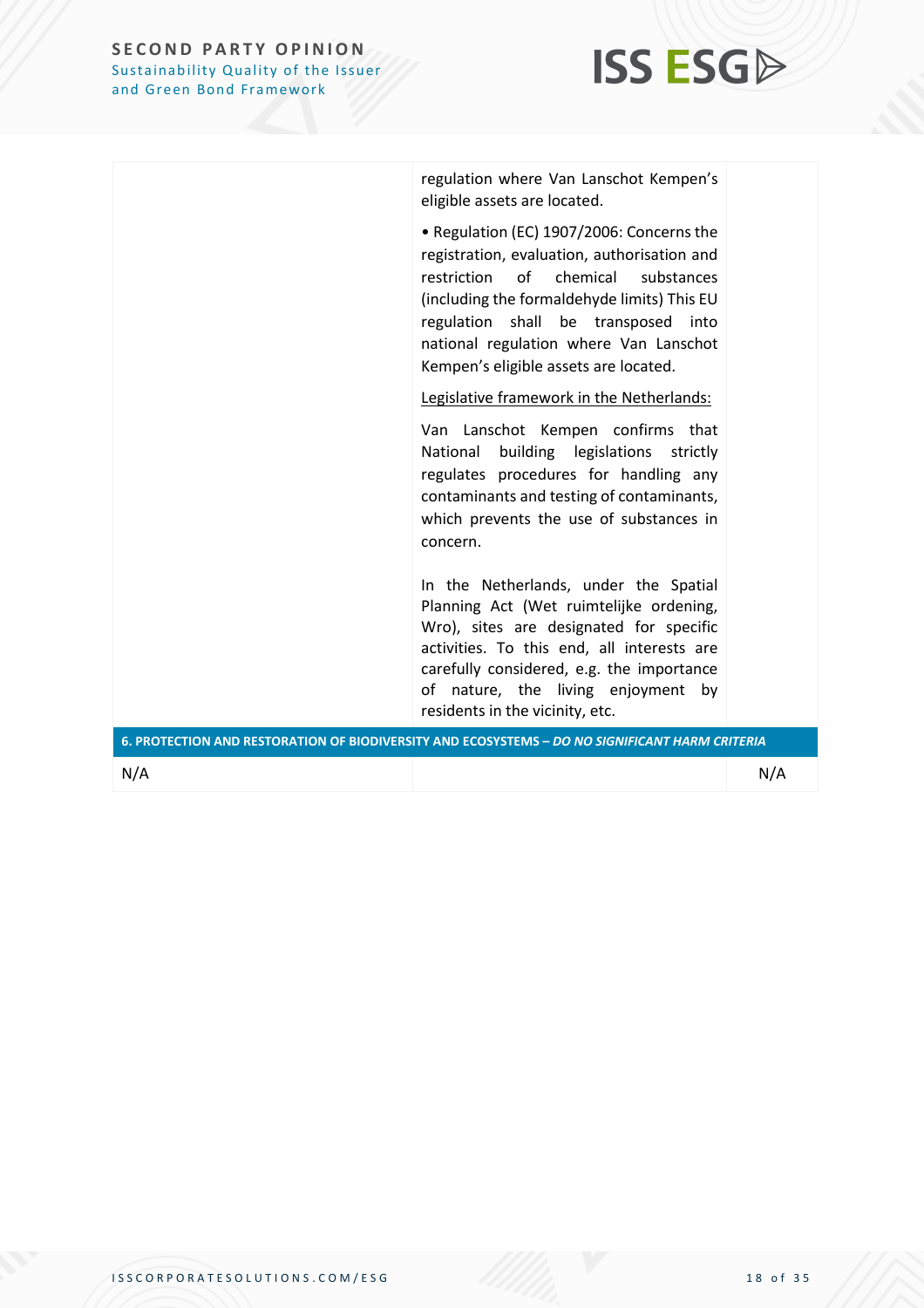#### B.2 7.3 - Installation, maintenance and repair of energy efficiency equipment

#### **EU TAXONOMY REQUIREMENT**

#### **PROJECT CHARACTERISTICS AND SELECTION PROCESSES**<sup>18</sup> **ALIGNMENT**

✓

#### **1. SUBSTANTIAL CONTRIBUTION TO CLIMATE CHANGE MITIGATION –** *TECHNICAL SCREENING CRITERIA*

The activity consists in one of the following individual measures provided that they comply with minimum requirements set for individual components and systems in the applicable national measures implementing Directive 2010/31/EU and, where applicable, are rated in the highest two populated classes of energy efficiency in accordance with Regulation (EU) 2017/1369 and delegated acts adopted under that Regulation:

(a) addition of insulation to existing envelope components, such as external walls (including green walls), roofs (including green roofs), lofts, basements and ground floors (including measures to ensure air-tightness, measures to reduce the effects of thermal bridges and scaffolding) and products for the application of the insulation to the building envelope (including mechanical fixings and adhesive);

(b) replacement of existing windows with new energy efficient windows;

(c) replacement of existing external doors with new energy efficient doors;

(d) installation and replacement of energy efficient light sources;

(e) installation, replacement, maintenance and repair of heating, ventilation and air-conditioning (HVAC) and water heating systems, including equipment related to district heating services, with highly efficient technologies;

Van Lanschot Kempen confirms that as per the Green Bond Framework Van Lanschot Kempen's Eligibility Criteria funding can be provided for activities described in a, b, and e of the adjacent column.

Via the Van Lanschot Groenhypotheek, Van Lanschot Kempen finances a selection of energy efficiency measures (in line with Mileu Centraal). This selection includes the following:

(a) addition of insulation to existing envelope components, such as external walls (including green walls), roofs (including green roofs), lofts, basements and ground floors (including measures to ensure air-tightness, measures to reduce the effects of thermal bridges and scaffolding) and products for the application of the insulation to the building envelope (including mechanical fixings and adhesive);

(b) replacement of existing windows with new energy efficient windows, and;

(e) installation, replacement, maintenance and repair of heating, ventilation and airconditioning (HVAC) and water heating systems, including equipment related to district heating services, with highly efficient technologies.

 $18$  This column is based on input provided by the issuer.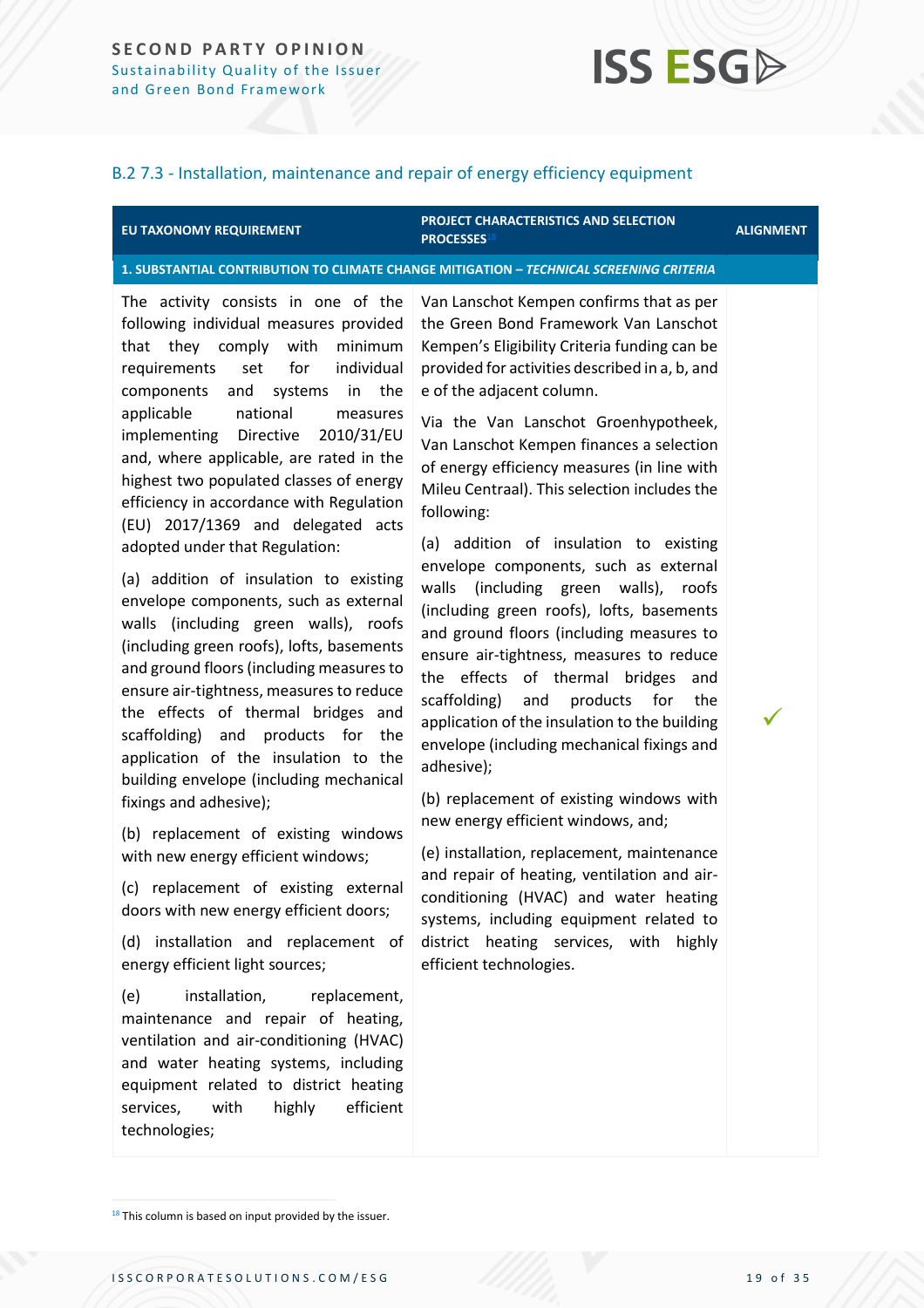

(f) installation of low water and energy using kitchen and sanitary water fittings which comply with technical specifications set out in Appendix E of the Annex of the Delegated Act and, in case of shower solutions, mixer showers, shower outlets and taps, have a max water flow of 6 L/min or less attested by

| 2. CLIMATE CHANGE ADAPTATION - DO NO SIGNIFICANT HARM CRITERIA<br><b>GENERIC CRITERIA FOR (2)</b><br>See B.5                                                                                                                                                                                                                                                                                                                                                                                                                                                                                                                                                                                                                                                                                                                                                                                                                                                                                                                                                                                                                                                                                                                                                                                                                        |  |
|-------------------------------------------------------------------------------------------------------------------------------------------------------------------------------------------------------------------------------------------------------------------------------------------------------------------------------------------------------------------------------------------------------------------------------------------------------------------------------------------------------------------------------------------------------------------------------------------------------------------------------------------------------------------------------------------------------------------------------------------------------------------------------------------------------------------------------------------------------------------------------------------------------------------------------------------------------------------------------------------------------------------------------------------------------------------------------------------------------------------------------------------------------------------------------------------------------------------------------------------------------------------------------------------------------------------------------------|--|
|                                                                                                                                                                                                                                                                                                                                                                                                                                                                                                                                                                                                                                                                                                                                                                                                                                                                                                                                                                                                                                                                                                                                                                                                                                                                                                                                     |  |
|                                                                                                                                                                                                                                                                                                                                                                                                                                                                                                                                                                                                                                                                                                                                                                                                                                                                                                                                                                                                                                                                                                                                                                                                                                                                                                                                     |  |
| 3. USE AND PROTECTION OF WATER AND MARINE RESOURCES - DO NO SIGNIFICANT HARM CRITERIA                                                                                                                                                                                                                                                                                                                                                                                                                                                                                                                                                                                                                                                                                                                                                                                                                                                                                                                                                                                                                                                                                                                                                                                                                                               |  |
| N/A<br>N/A                                                                                                                                                                                                                                                                                                                                                                                                                                                                                                                                                                                                                                                                                                                                                                                                                                                                                                                                                                                                                                                                                                                                                                                                                                                                                                                          |  |
| 4. TRANSITION TO A CIRCULAR ECONOMY - DO NO SIGNIFICANT HARM CRITERIA                                                                                                                                                                                                                                                                                                                                                                                                                                                                                                                                                                                                                                                                                                                                                                                                                                                                                                                                                                                                                                                                                                                                                                                                                                                               |  |
| N/A<br>N/A                                                                                                                                                                                                                                                                                                                                                                                                                                                                                                                                                                                                                                                                                                                                                                                                                                                                                                                                                                                                                                                                                                                                                                                                                                                                                                                          |  |
| 5. POLLUTION PREVENTION AND CONTROL - DO NO SIGNIFICANT HARM CRITERIA                                                                                                                                                                                                                                                                                                                                                                                                                                                                                                                                                                                                                                                                                                                                                                                                                                                                                                                                                                                                                                                                                                                                                                                                                                                               |  |
| See B.1.<br>Building components and<br>materials<br>comply with the criteria set out in<br>Plus, Van Lanschot Kempen confirms that<br>Appendix C of the Annex of the<br>when renovating or demolishing (parts of)<br>Delegated Act.<br>older buildings contractors are required to<br>In case of addition of thermal insulation<br>assess the risks of mobilizing asbestos,<br>to an existing building envelope, a<br>including when adding insulation. If there<br>building survey is carried out<br>in<br>is such a risk, it is almost always required<br>accordance with national law by a<br>to engage a certified specialist to remove<br>competent specialist with training in<br>the asbestos containing materials or<br>asbestos surveying. Any stripping of<br>components<br>lagging that contains or is likely to<br>(https://www.rijksoverheid.nl/onderwerp<br>breaking<br>contain<br>asbestos,<br>or<br>en/asbest/asbestregels).<br>mechanical drilling or screwing<br>or<br>removal of insulation board, tiles and<br>other asbestos containing materials is<br>carried out by appropriately trained<br>personnel, with health monitoring<br>before, during and after the works, in<br>accordance with national law.<br>6. PROTECTION AND RESTORATION OF BIODIVERSITY AND ECOSYSTEMS - DO NO SIGNIFICANT HARM CRITERIA |  |

N/A N/A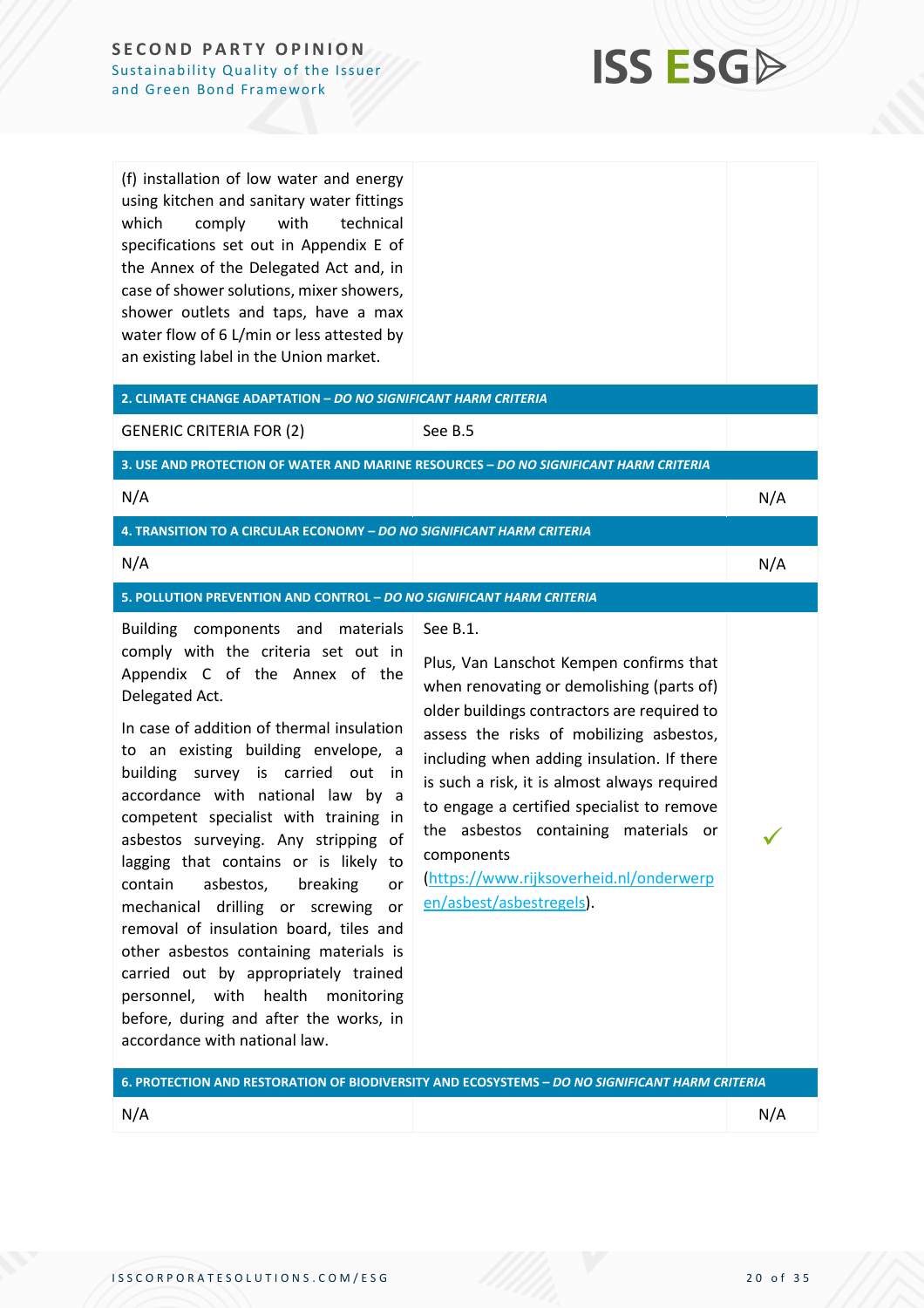#### B.3 7.6 - Installation, maintenance and repair of renewable energy technologies

| EU TAXONOMY REQUIREMENT                                                                                                                                                                                                                                                                                     | <b>PROJECT CHARACTERISTICS AND SELECTION</b><br>PROCESSES <sup>19</sup>                                                                                                                                                                                                                                                                             | <b>ALIGNMENT</b> |
|-------------------------------------------------------------------------------------------------------------------------------------------------------------------------------------------------------------------------------------------------------------------------------------------------------------|-----------------------------------------------------------------------------------------------------------------------------------------------------------------------------------------------------------------------------------------------------------------------------------------------------------------------------------------------------|------------------|
|                                                                                                                                                                                                                                                                                                             | 1. SUBSTANTIAL CONTRIBUTION TO CLIMATE CHANGE MITIGATION - TECHNICAL SCREENING CRITERIA                                                                                                                                                                                                                                                             |                  |
| The activity consists in one of the<br>following<br>individual<br>measures,<br>if<br>installed on-site as technical building<br>systems:<br>(a) installation, maintenance and repair<br>of solar photovoltaic systems and the<br>ancillary technical equipment;<br>(b) installation, maintenance and repair | Van Lanschot Kempen confirms that as per<br>the Green Bond Framework Van Lanschot<br>Kempen's Eligibility Criteria funding can be<br>provided for activities described in a, b, and<br>c of the adjacent column.<br>Via the Van Lanschot Groenhypotheek,<br>Van Lanschot Kempen finances a selection<br>of energy efficiency measures (in line with |                  |
| of solar hot water panels and the<br>ancillary technical equipment;                                                                                                                                                                                                                                         | Mileu Centraal). This selection includes the<br>following:                                                                                                                                                                                                                                                                                          |                  |
| (c) installation, maintenance, repair and<br>upgrade of heat pumps contributing to<br>the targets for renewable energy in heat<br>and cool in accordance with Directive                                                                                                                                     | (a) installation, maintenance and repair of<br>photovoltaic systems<br>solar<br>and the<br>ancillary technical equipment;<br>(b) installation, maintenance and repair of                                                                                                                                                                            |                  |
| 2018/2001 and the ancillary<br>(EU)<br>technical equipment;                                                                                                                                                                                                                                                 | solar hot water panels and the ancillary<br>technical equipment, and;                                                                                                                                                                                                                                                                               |                  |
| (d) installation, maintenance and repair<br>of wind turbines and the ancillary<br>technical equipment;                                                                                                                                                                                                      | (c) installation, maintenance, repair and<br>upgrade of heat pumps contributing to the<br>targets for renewable energy in heat and                                                                                                                                                                                                                  |                  |
| (e) installation, maintenance and repair<br>of solar transpired collectors and the<br>ancillary technical equipment;                                                                                                                                                                                        | cool in accordance with Directive (EU)<br>2018/2001 and the ancillary technical<br>equipment.                                                                                                                                                                                                                                                       |                  |
| (f) installation, maintenance and repair<br>of thermal or electric energy storage<br>units and the ancillary technical<br>equipment;                                                                                                                                                                        |                                                                                                                                                                                                                                                                                                                                                     |                  |
| (g) installation, maintenance and repair<br>of high efficiency micro CHP (combined<br>heat and power) plant;                                                                                                                                                                                                |                                                                                                                                                                                                                                                                                                                                                     |                  |
| (h) installation, maintenance and repair<br>of heat exchanger/recovery systems.                                                                                                                                                                                                                             |                                                                                                                                                                                                                                                                                                                                                     |                  |
| 2. CLIMATE CHANGE ADAPTATION - DO NO SIGNIFICANT HARM CRITERIA                                                                                                                                                                                                                                              |                                                                                                                                                                                                                                                                                                                                                     |                  |
| <b>GENERIC CRITERIA FOR (2)</b>                                                                                                                                                                                                                                                                             | See B.5                                                                                                                                                                                                                                                                                                                                             |                  |

**3. USE AND PROTECTION OF WATER AND MARINE RESOURCES –** *DO NO SIGNIFICANT HARM CRITERIA*

<sup>19</sup> This column is based on input provided by the issuer.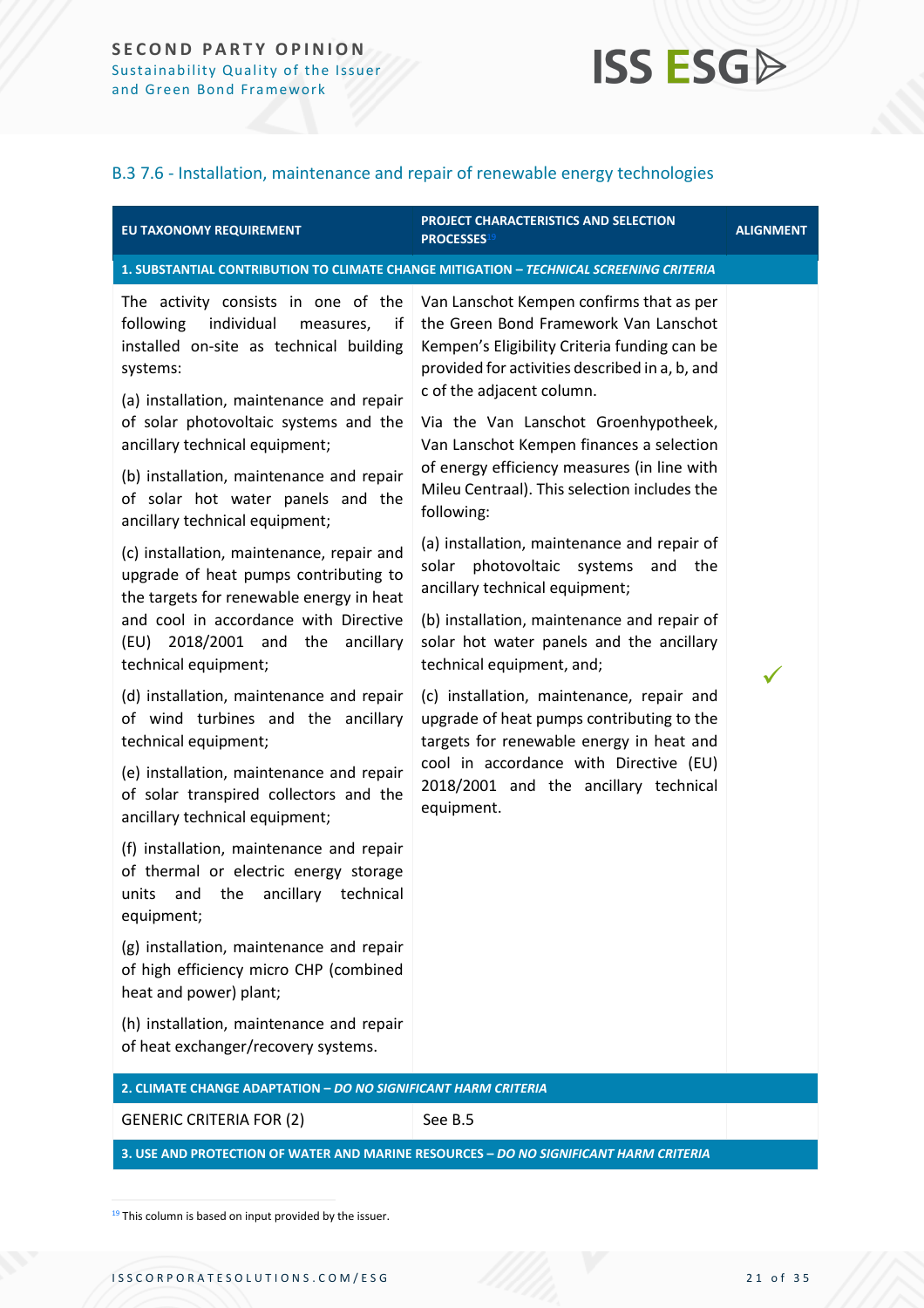### **SECOND PARTY OPINION** Sustainab ility Quality of the Issu er

and Green Bond Framework



| N/A                                                                                            |  | N/A |  |  |
|------------------------------------------------------------------------------------------------|--|-----|--|--|
| 4. TRANSITION TO A CIRCULAR ECONOMY - DO NO SIGNIFICANT HARM CRITERIA                          |  |     |  |  |
| N/A                                                                                            |  | N/A |  |  |
| 5. POLLUTION PREVENTION AND CONTROL – DO NO SIGNIFICANT HARM CRITERIA                          |  |     |  |  |
| N/A                                                                                            |  | N/A |  |  |
| 6. PROTECTION AND RESTORATION OF BIODIVERSITY AND ECOSYSTEMS - DO NO SIGNIFICANT HARM CRITERIA |  |     |  |  |
| N/A                                                                                            |  | N/A |  |  |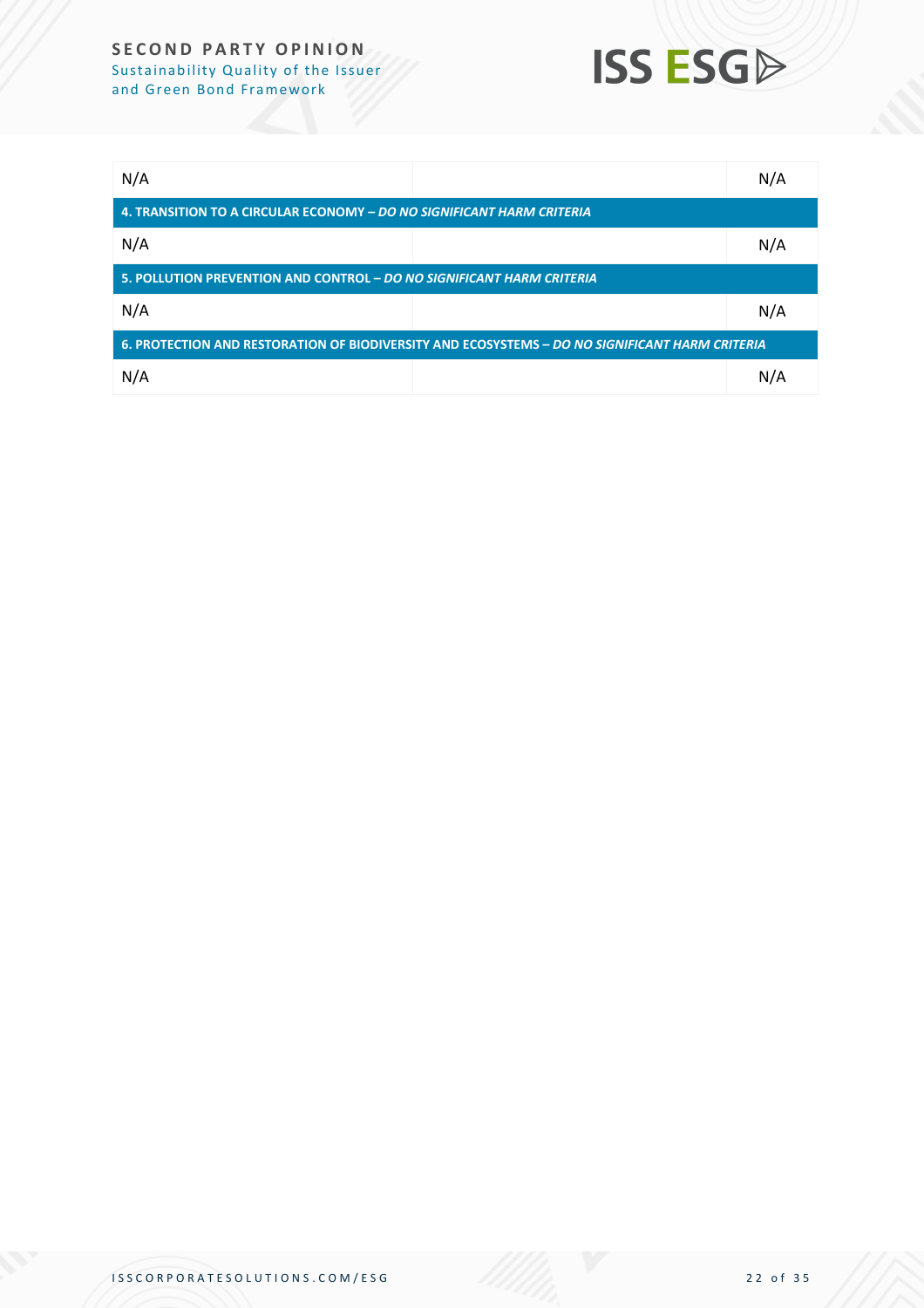#### B.4 7.7 - Acquisition and ownership of buildings

#### **EU TAXONOMY REQUIREMENT**

#### **PROJECT CHARACTERISTICS AND SELECTION PROCESSES**<sup>20</sup> **ALIGNMENT**

✓

#### **1. SUBSTANTIAL CONTRIBUTION TO CLIMATE CHANGE MITIGATION –** *TECHNICAL SCREENING CRITERIA*

1. For buildings built before 31 December 2020, the building has at least an Energy Performance Certificate (EPC) class A. As an alternative, the building is within the top 15% of the national or regional building stock expressed as operational Primary Energy Demand (PED) and demonstrated by adequate evidence, which at least compares the performance of the relevant asset to the performance of the national or regional stock built before 31 December 2020 and at least distinguishes between residential and non-residential buildings.

2. For buildings built after 31 December 2020, the building meets the criteria specified in Section 7.1 of the Annex of the Delegated Act that are relevant at the time of the acquisition.

3. Where the building is a large nonresidential building (with an effective rated output for heating systems, systems for combined space heating and ventilation, air-conditioning systems or systems for combined air-conditioning and ventilation of over 290 kW) it is efficiently operated through energy performance monitoring and assessment<sup>21</sup>.

1. Van Lanschot Kempen confirms that as per the Green Bond Framework Van Lanschot Kempen's Eligibility Criteria for Dutch residential properties built before 31 December 2020 are cumulative: residential buildings must have an EPC label "A", or, must belong to the top 15% low-carbon residential buildings in The Netherlands, otherwise the buildings will not qualify for selection. Currently, the number of buildings with EPC Label A in the Netherlands exceeds the top 15%. Therefore a cut-off will be included, based on the year of construction. Van Lanschot Kempen will rely on the support of an external consultant to identify up-to-date data of the top 15% energy efficient buildings in The Netherlands<sup>22</sup>.

2. Van Lanschot Kempen confirms that in the case of the Netherlands, a criterion that qualifies buildings that outperform the NZEB requirements by at least 10% in primary energy is best presented in terms of BENG2: maximum primary fossil energy usage in kWh per square meter per year. This indicator is the sum of all energy related aspects of a building. This includes heating, cooling, heating systems for water and mechanical or natural air ventilation.

An external consultant will be asked by Van Lanschot Kempen to provide support identifying up-to-date data of energy efficient buildings outperforming the NZEB requirements by at least 10% in primary energy. Van Lanschot Kempen will only include assets that meet these maximum

<sup>21</sup> This can be demonstrated, for example, through the presence of an Energy Performance Contract or a building automation and control system in accordance with Article 14 (4) and Article 15 (4), of Directive 2010/31/EU.

<sup>&</sup>lt;sup>20</sup> This column is based on input provided by the issuer.

 $22$  To be defined according to the Van Lanschot Kempen Green Residential Buildings Methodology Assessment document prepared by the real estate consulting company CFP.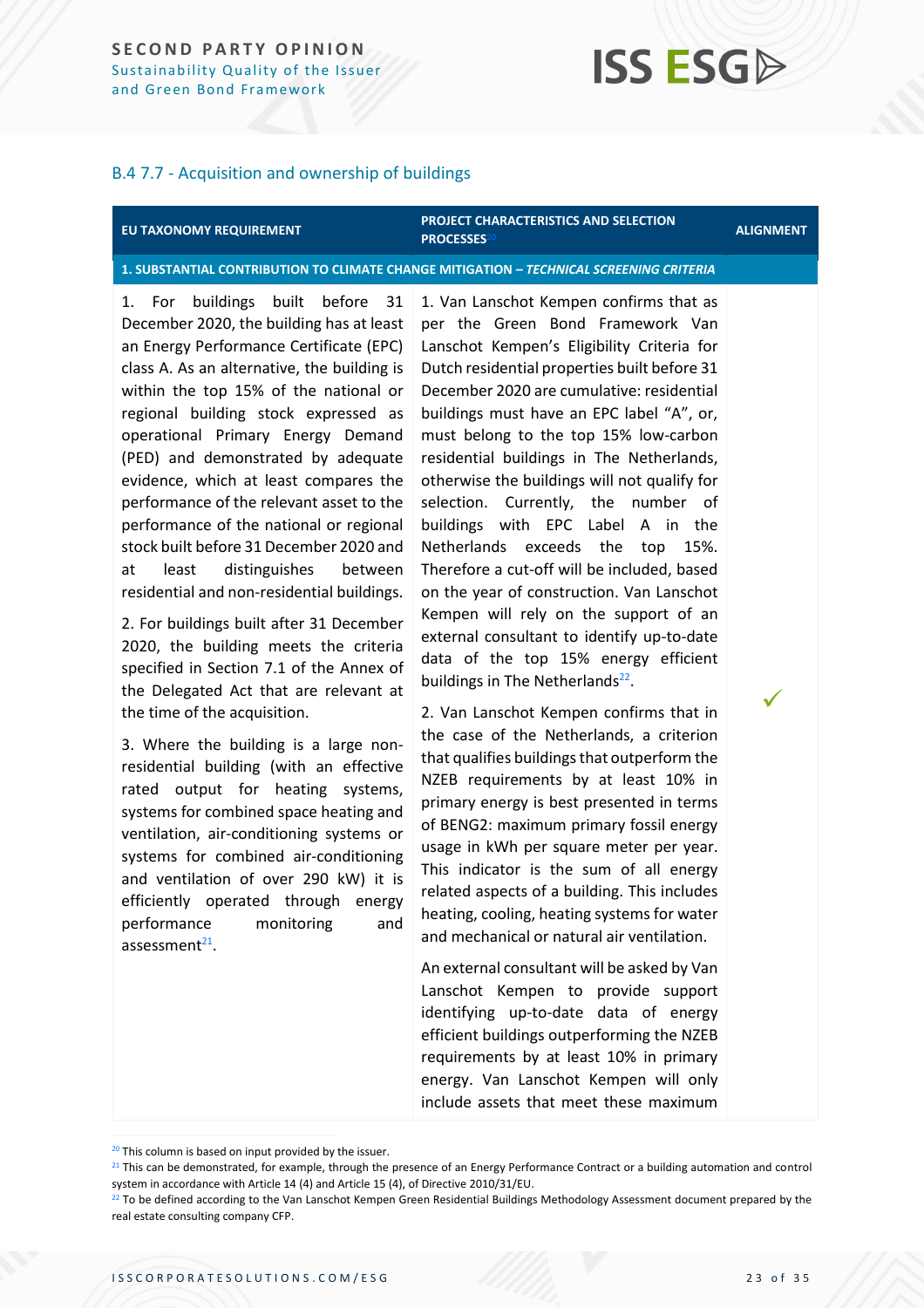

primary fossil energy usage (kWh/m2/p.a.) requirements<sup>22</sup>.

With respect to buildings larger than 5000m2 no specific measures are taken by Van Lanschot Kempen to check if acquisitions of buildings completed after 2020, comply with the 2nd and 3rd component of the mitigation criteria requirements in activity 7.1 in the EU Taxonomy. Within the green bond framework Van Lanschot Kempen does not include commercial buildings, only include residential buildings which are typically not larger than 5000 m2.

3. Not applicable as only residential buildings will be financed under Van Lanschot Kempen's Framework.

| 2. CLIMATE CHANGE ADAPTATION - DO NO SIGNIFICANT HARM CRITERIA                                 |                                                                                       |     |
|------------------------------------------------------------------------------------------------|---------------------------------------------------------------------------------------|-----|
| <b>GENERIC CRITERIA FOR (2)</b>                                                                | See B.5                                                                               |     |
|                                                                                                | 3. USE AND PROTECTION OF WATER AND MARINE RESOURCES - DO NO SIGNIFICANT HARM CRITERIA |     |
| N/A                                                                                            |                                                                                       | N/A |
| 4. TRANSITION TO A CIRCULAR ECONOMY - DO NO SIGNIFICANT HARM CRITERIA                          |                                                                                       |     |
| N/A                                                                                            |                                                                                       | N/A |
| 5. POLLUTION PREVENTION AND CONTROL - DO NO SIGNIFICANT HARM CRITERIA                          |                                                                                       |     |
| N/A                                                                                            |                                                                                       | N/A |
| 6. PROTECTION AND RESTORATION OF BIODIVERSITY AND ECOSYSTEMS - DO NO SIGNIFICANT HARM CRITERIA |                                                                                       |     |
| N/A                                                                                            |                                                                                       | N/A |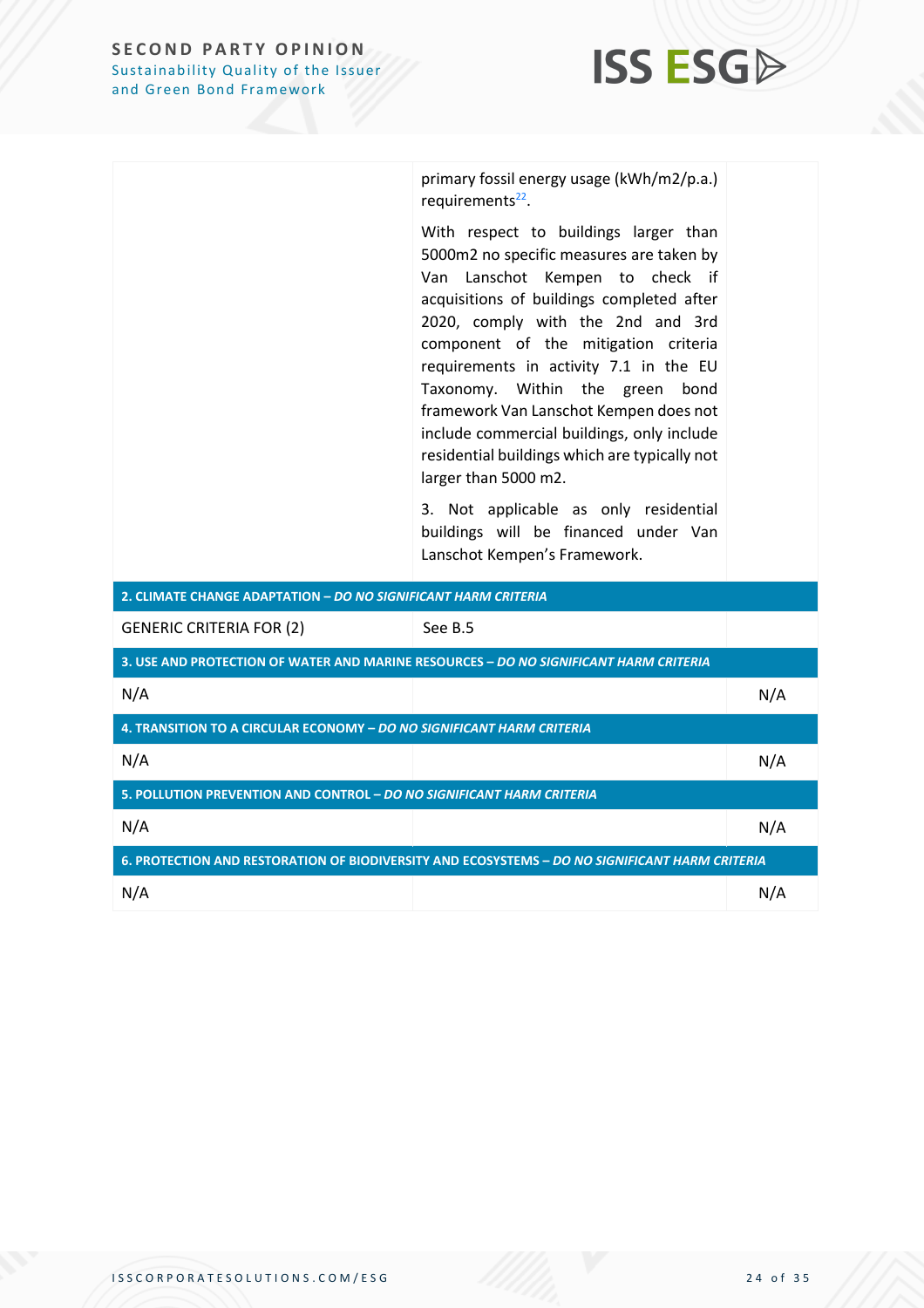#### B.5 Generic Criteria for DNSH to Climate Change Adaptation

### **EU TAXONOMY REQUIREMENT PROJECT CHARACTERISTICS AND SELECTION PROCESSES**<sup>23</sup> **ALIGNMENT**

#### **2. CLIMATE CHANGE ADAPTATION –** *DO NO SIGNIFICANT HARM CRITERIA*

The physical climate risks that are material to the activity have been identified from those listed in the table in Section II of the Delegated Act by performing a robust climate risk and vulnerability assessment with the following steps:

(a) screening of the activity to identify which physical climate risks from the list in Section II of the Delegated Act may affect the performance of the economic activity during its expected lifetime;

(b) where the activity is assessed to be at risk from one or more of the physical climate risks listed in Section II of the Delegated Act, a climate risk and vulnerability assessment to assess the materiality of the physical climate risks on the economic activity;

(c) an assessment of adaptation solutions that can reduce the identified physical climate risk.

The climate risk and vulnerability assessment is proportionate to the scale of the activity and its expected lifespan, such that:

The majority of the Van Lanschot Kempen mortgage portfolio consists of Dutch residential mortgages. Since a substantial part of the Netherlands is situated below sea-level, flooding is generally considered to be the most material physical climate risk. Other physical risks such as increased heat stress in urban areas, damages due to extreme weather events, and foundation issues due to changing water levels – are likely also significant. Currently less information is available about the likelihood and impact of these physical risks on Dutch real-estate.

In 2020, Van Lanschot Kempen conducted a high-level flood risk assessment, plotting all individual residential real-estate collateral on flood maps. These flood maps originated from the Dutch Climate Impact Map ('Klimaateffectatlas'). This Climate Impact Map has been developed by amongst others: the Dutch national flood prevention program ('Deltaprogramma'), Deltares (a leading water institute for applied research in the field of water and subsurface), and The Royal Netherlands Meteorological Institute (KNMI). In part based on: (a) the outcomes of this assessment and (b) the expectation that rising sea levels will be countered by additional infrastructure investments by the Dutch government in sea/river defense structures, the issuer concluded that while some climate-related risks exist the probability of these risks materializing is lower than other credit risk factors.

However, as more information becomes available about the likelihood and potential impact of climate change – Van Lanschot Kempen wants to conduct more advanced (quantitative) analyses on amongst others flood risks. This is also expected of the issuer from regulators. Van Lanschot Kempen will report on progress and gained insights in its upcoming annual reports and/or other disclosures.

Within its asset management activities, the issuer has already started to obtain physical climate data (on an asset level) from a specialist climate data provider to

<sup>23</sup> This column is based on input provided by the issuer.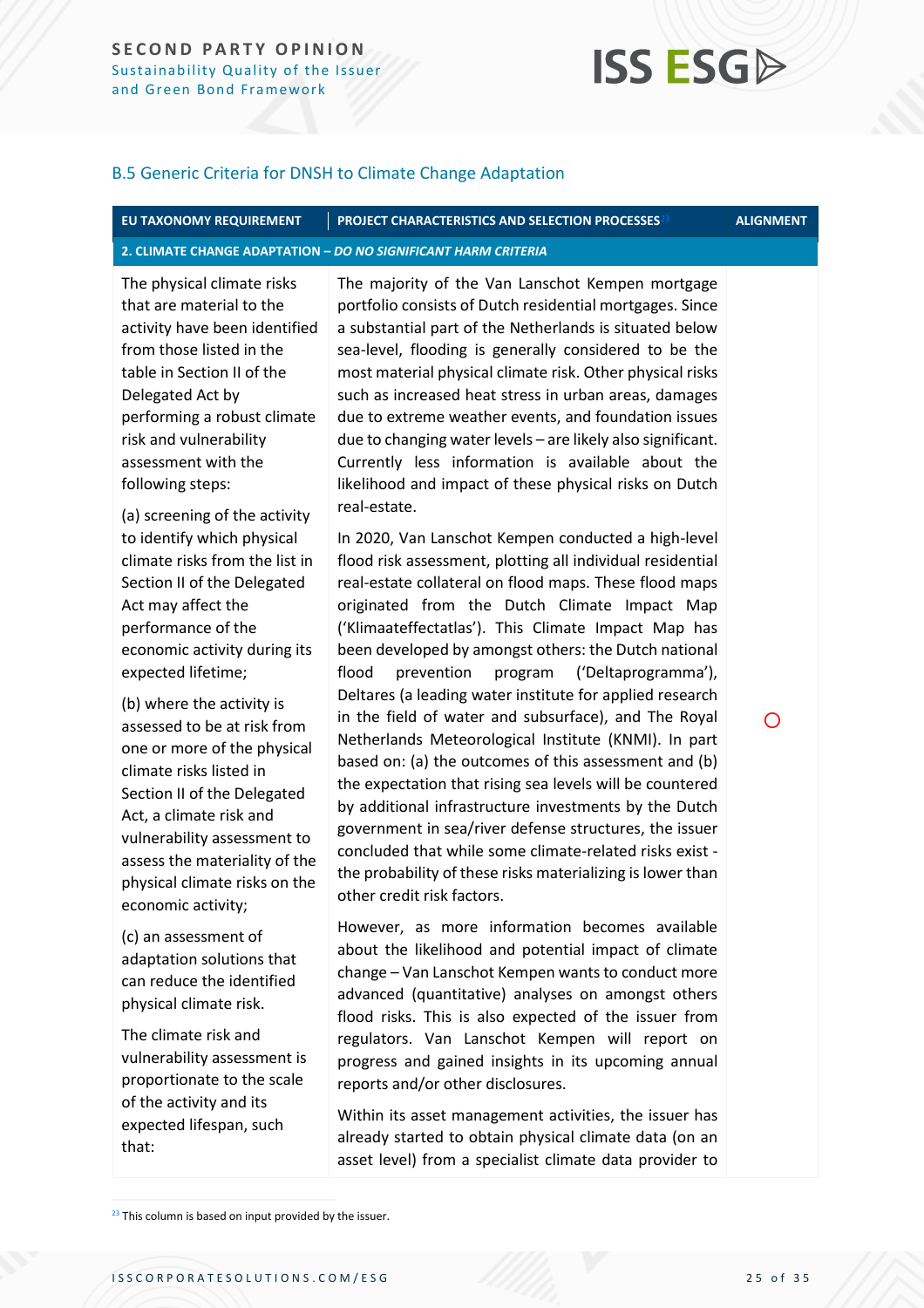## **ISS ESG**

(a) for activities with an expected lifespan of less than 10 years, the assessment is performed, at least by using climate projections at the smallest appropriate scale;

(b) for all other activities, the assessment is performed using the highest available resolution, stateof-the-art climate projections across the existing range of future scenarios $^{24}$  consistent with the expected lifetime of the activity, including, at least, 10 to 30 year climate projections scenarios for major investments.

The climate projections and assessment of impacts are based on best practice and available guidance and take into account the state-ofthe-art science for vulnerability and risk analysis and related methodologies in line with the most recent Intergovernmental Panel on Climate Change reports<sup>25</sup>, scientific peer-reviewed publications, and open source $^{26}$  or paying models.

For existing activities and new activities using existing physical assets, the economic operator implements physical and

gain insights into how physical risks resulting from climate change are likely to materialize in certain regions and sectors. In addition, for its equity, property and infrastructure fund range Van Lanschot Kempen has incorporated the four energy transition risk stress tests, as developed by its regulator, the Dutch Central Bank ('De Nederlandsche Bank') into its risk system.

The Dutch government is aware of the increased physical climate risks because a substantial part of the Netherlands is situated well below sea-level. Van Lanschot Kempen states that physical climate risks to its mortgage portfolio are therefore actively being reduced by Dutch governmental agencies. As referred to in (a) Van Lanschot Kempen amongst others rely on multistakeholder initiatives or regulation incorporated on a national level. Examples include the Delta Programme which is in place to protect the Netherlands from high water and flooding, to ensure a sufficient supply of fresh water, and to contribute to rendering the Netherlands climate-proof and waterresilient. As part of the Dutch Water Act and Spatial Planning Act, a so called "Watertoets" (watertest) need to be performed. This 'water test' is an instrument that takes into account water (risk) aspects in the special planning in NL. It is not a retrospective test, but a process that brings the initiator of a spatial plan and the water manager into dialogue at the earliest possible stage. This mitigates the physical climate risks related to floods. Regulations also prescribe some minimal standards regarding climate adaptation for the built environment, especially regarding the drainage of rainwater ('Bouwbesluit', in accordance with NEN3215). Regional and local goverments can prescribe additional requirements and/or standards which are to be met (through the 'bestemmingsplan'). In the Netherlands regional and local governments are responsible for climate adaptation, also enforcing these requirements and standards.

<sup>&</sup>lt;sup>24</sup> Future scenarios include Intergovernmental Panel on Climate Change representative concentration pathways RCP2.6, RCP4.5, RCP6.0 and RCP8.5.

<sup>&</sup>lt;sup>25</sup> Assessments Reports on Climate Change: Impacts, Adaptation and Vulnerability, published periodically by the Intergovernmental Panel on Climate Change (IPCC), the United Nations body for assessing the science related to climate change produces, [https://www.ipcc.ch/reports/.](https://www.ipcc.ch/reports/)

<sup>&</sup>lt;sup>26</sup> Such as Copernicus services managed by the European Commission.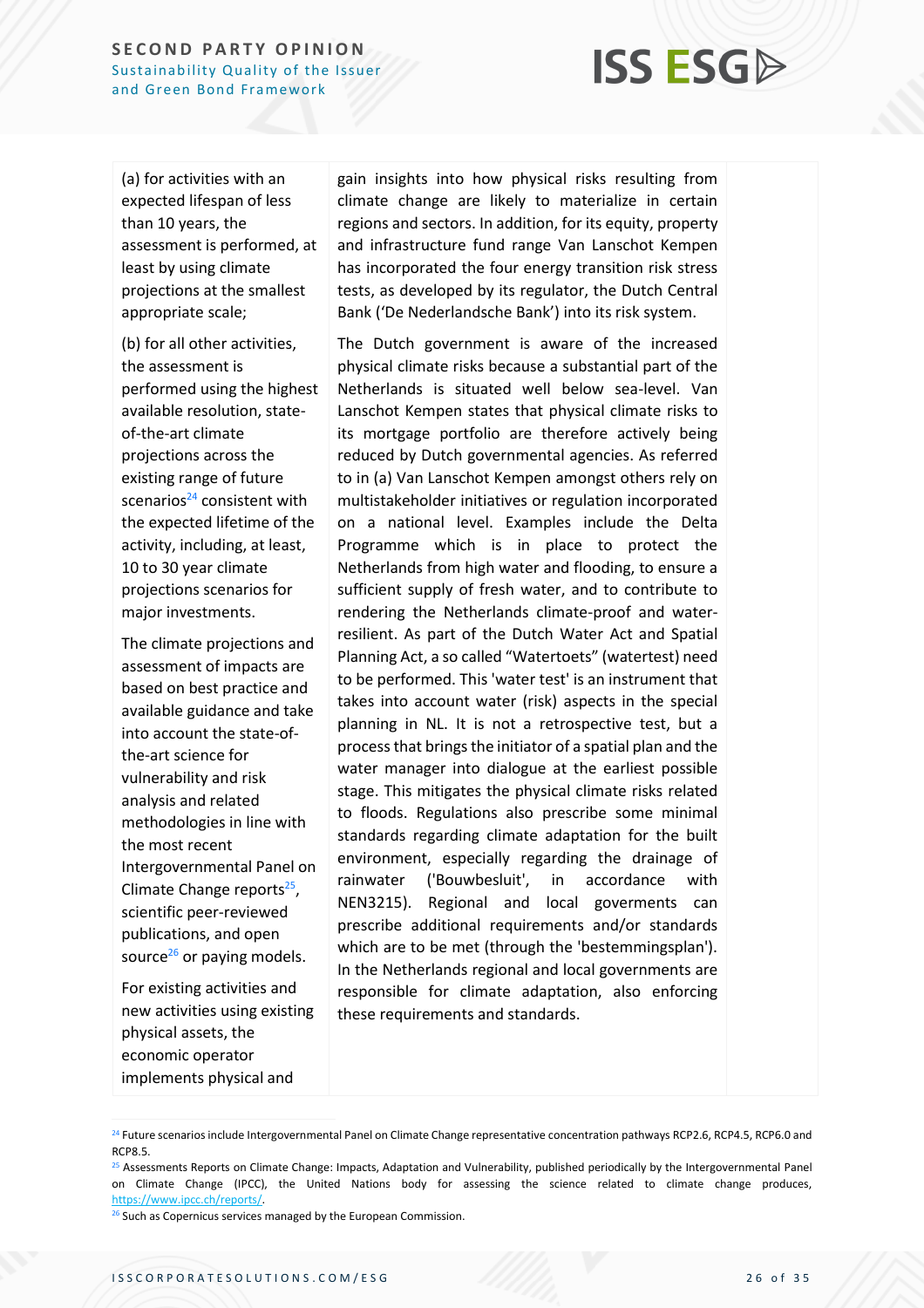## **ISS ESG**

non-physical solutions ('adaptation solutions'), over a period of time of up to five years, that reduce the most important identified physical climate risks that are material to that activity. An adaptation plan for the implementation of those solutions is drawn up accordingly.

For new activities and existing activities using newly-built physical assets, the economic operator integrates the adaptation solutions that reduce the most important identified physical climate risks that are material to that activity at the time of design and construction and has implemented them before the start of operations.

The adaptation solutions implemented do not adversely affect the adaptation efforts or the level of resilience to physical climate risks of other people, of nature, of cultural heritage, of assets and of other economic activities; are consistent with local, sectoral, regional or national adaptation strategies and plans; and consider the use of naturebased solutions $27$  or rely on

Late 2021 the Dutch Central Bank ('De Nederlandsche Bank') published a study on 'Climate change and financial risks of real estate', indicating the following:

- o On average residential mortgages represent 27% of the balance sheet total of Dutch banks (Van Lanschot Kempen: 41.1%; 2021 data).
- o The majority of real estate is located in parts of the Netherlands that may be affected by flooding. These include both areas which are not protected by flood defense systems (outside the dikes) and parts of the Netherlands that are protected against flood.
- o Relatively little real estate is in unprotected areas.
- o A relatively large amount of real estate exposures is situated in areas that would be flooded in the event of a failure of a primary flood defense, such as a dike.
- o Approximately 50% of the total Dutch real estate exposures of Dutch banks is situated in these areas.
- o Stress test calculations conducted by the Dutch Central Bank ('De Nederlandsche Bank') indicate that Dutch banks would be sufficiently capitalized to withstand flood stress situations in unprotected areas outside the systems of flood defense. The maximum effect on the combined CET1 ratio of the most extreme stress scenario for a major flood in areas outside the would be around 130 basis points. In extreme scenarios with higher water levels in protected areas, the capital impact on banks may rise to more than 700 basis points within a year (Van Lanschot Kempen CET 1 ratio: 23.7%; 2021 data). It should be noted however, that these events are expected less than once every 2000 years.

The Dutch Climate Impact Map referred contains data with regards to the likelihood of flood risks in 2050. Given that mortgages typically have a maturity of over 10 years and that the impacts of climate change

 $27$  Nature-based solutions are defined as 'solutions that are inspired and supported by nature, which are cost-effective, simultaneously provide environmental, social and economic benefits and help build resilience. Such solutions bring more, and more diverse, nature and natural features and processes into cities, landscapes and seascapes, through locally adapted, resource-efficient and systemic interventions'. Therefore, nature-based solutions benefit biodiversity and support the delivery of a range of ecosystem services. (version of [adoption date]: [https://ec.europa.eu/research/environment/index.cfm?pg=nbs\)](https://ec.europa.eu/research/environment/index.cfm?pg=nbs).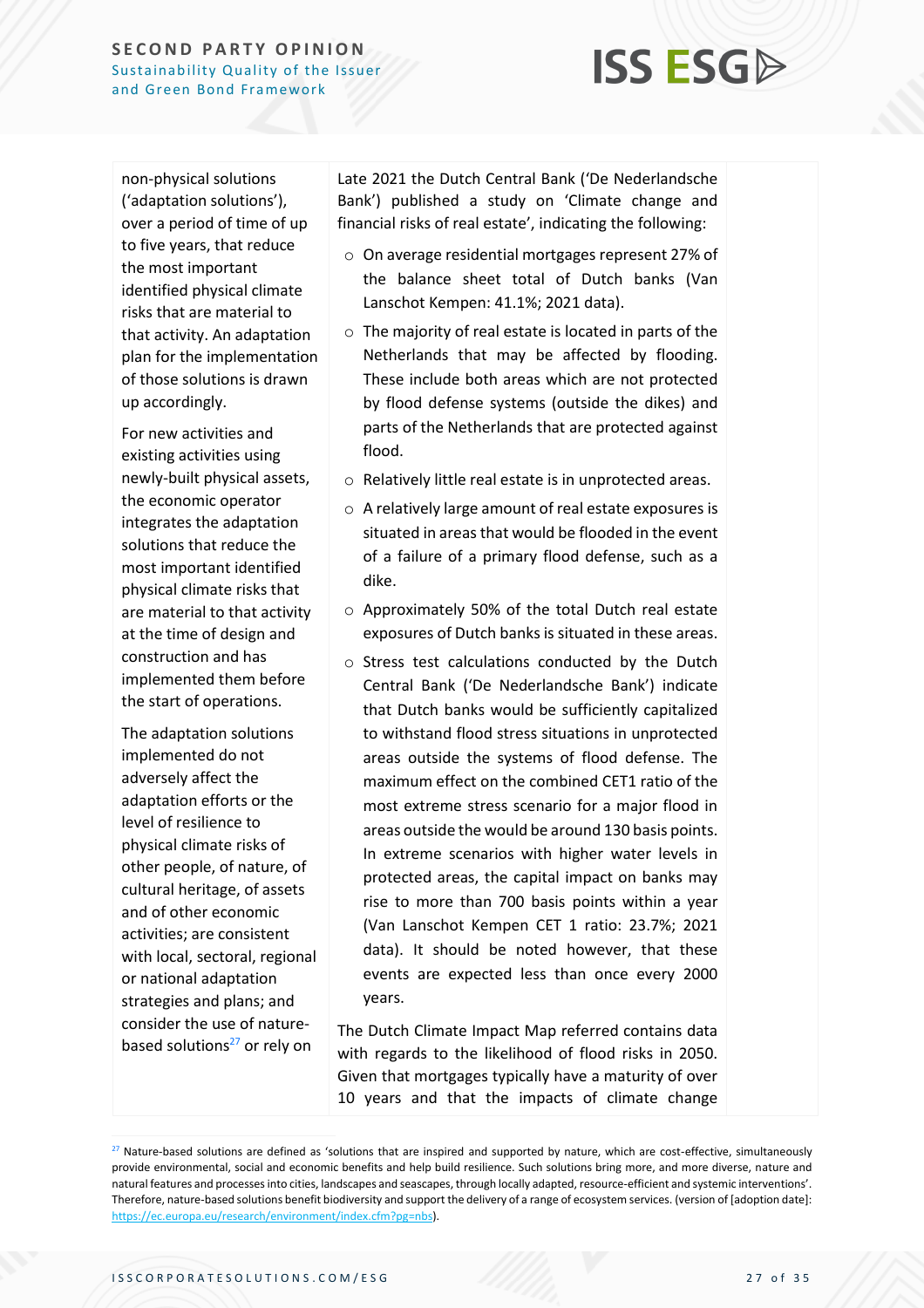

| blue or green infrastructure <sup>28</sup><br>to the extent possible. | (especially over a longer time period) are uncertain, the<br>issuer aims to gain more insight into the likelihood and<br>possible magnitude of physical risks through, amongst<br>others, long-term scenario analysis in line with<br>scientific based climate scenarios / Representative<br>Concentration Pathways from the UN IPCC). This is also<br>expected of the issuer from regulators. Van Lanschot<br>Kempen will report on progress and gained insights in<br>its upcoming annual reports and/or other disclosures. |  |
|-----------------------------------------------------------------------|-------------------------------------------------------------------------------------------------------------------------------------------------------------------------------------------------------------------------------------------------------------------------------------------------------------------------------------------------------------------------------------------------------------------------------------------------------------------------------------------------------------------------------|--|
|-----------------------------------------------------------------------|-------------------------------------------------------------------------------------------------------------------------------------------------------------------------------------------------------------------------------------------------------------------------------------------------------------------------------------------------------------------------------------------------------------------------------------------------------------------------------------------------------------------------------|--|

<sup>28</sup> See Communication from the Commission to the European Parliament, the Council, the European Economic and Social Committee and the Committee of the Regions: Green Infrastructure (GI) — Enhancing Europe's Natural Capital (COM/2013/0249 final).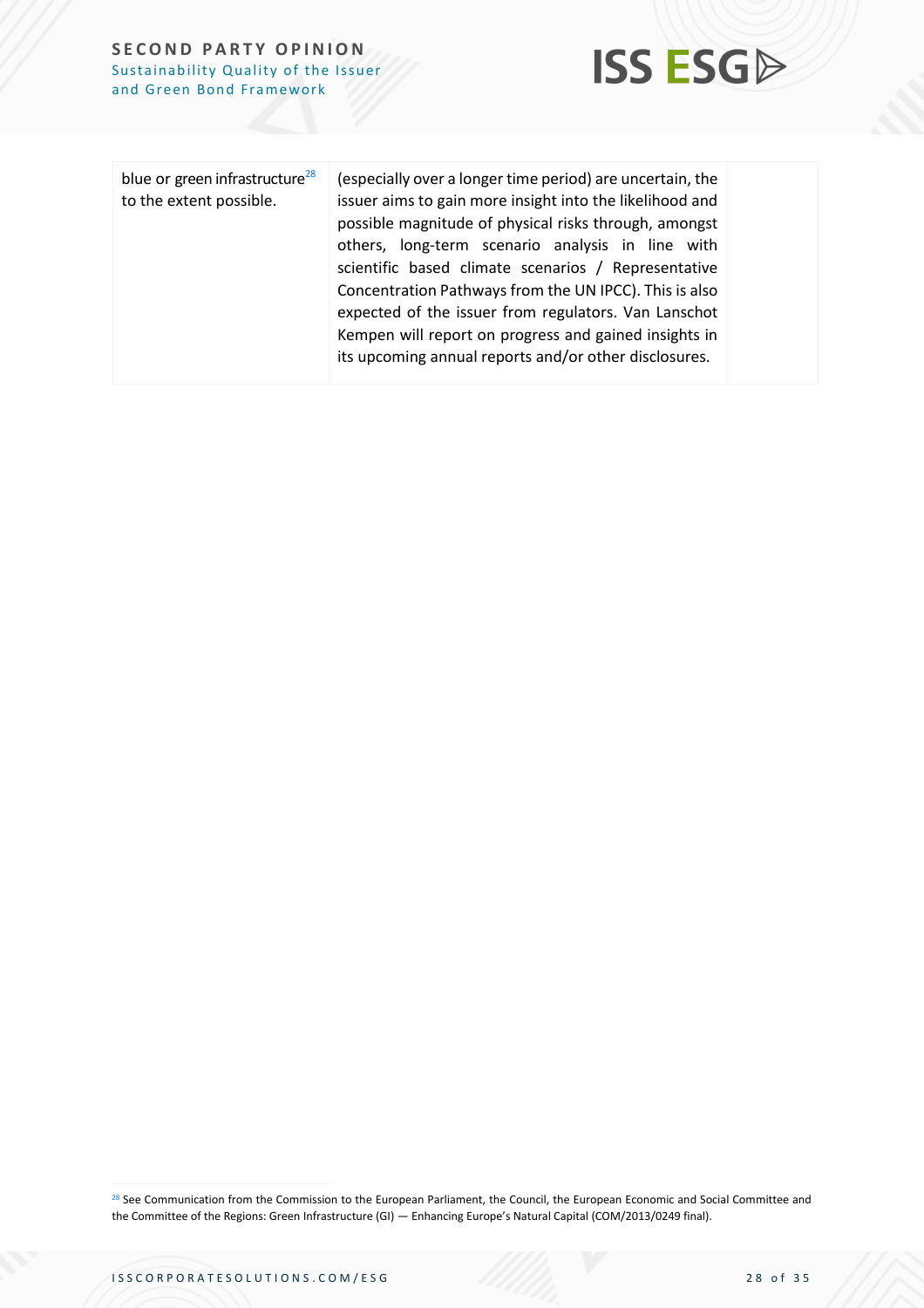#### Minimum Social Safeguards

ISS ESG assessed the alignment of the due diligence and selection processes in place with the EU Taxonomy Minimum Social Safeguards as described in Article 18 of the Taxonomy Regulation<sup>29</sup>. The results of this assessment are applicable for every Project Category financed under this framework and are displayed below:

| EU TAXONOMY REQUIREMENT                                                                                                                                                                                                                                                                                                                                                                                                                      | <b>PROJECT CHARACTERISTICS AND SELECTION PROCESSES<sup>30</sup></b>                                                                                                                                                                                                                                                                                                                                                                                                                                                                                                                                                                                                                                                                                                                                                                                                                                                                                                                                                                                                                                                                                                                                                                                                                                                                                                                                                                                                                                                                                                                                                                                                                                                                                                     | <b>ALIGNMENT</b> |
|----------------------------------------------------------------------------------------------------------------------------------------------------------------------------------------------------------------------------------------------------------------------------------------------------------------------------------------------------------------------------------------------------------------------------------------------|-------------------------------------------------------------------------------------------------------------------------------------------------------------------------------------------------------------------------------------------------------------------------------------------------------------------------------------------------------------------------------------------------------------------------------------------------------------------------------------------------------------------------------------------------------------------------------------------------------------------------------------------------------------------------------------------------------------------------------------------------------------------------------------------------------------------------------------------------------------------------------------------------------------------------------------------------------------------------------------------------------------------------------------------------------------------------------------------------------------------------------------------------------------------------------------------------------------------------------------------------------------------------------------------------------------------------------------------------------------------------------------------------------------------------------------------------------------------------------------------------------------------------------------------------------------------------------------------------------------------------------------------------------------------------------------------------------------------------------------------------------------------------|------------------|
| Alignment with the OECD<br><b>Guidelines for Multinational</b><br>Enterprises and the UN<br><b>Guiding Principles on</b><br>Business and Human Rights,<br>including the principles and<br>rights set out in the eight<br>fundamental conventions<br>identified in the Declaration<br>of the International Labour<br>Organisation on<br><b>Fundamental Principles and</b><br>Rights at Work and the<br>International Bill of Human<br>Rights. | Van Lanschot Kempen's Responsible and Sustainable<br>policy<br>based<br>on<br>international<br>Investment<br>is<br>guidelines, including UN Global Compact (UNGC),<br>Principles for Responsible Investment (PRI), OECD<br>Guidelines for Multinational Enterprises, Guiding<br>Principles on Business and Human Rights (UNGP), and<br>the OECD Responsible Business Conduct Guidelines.<br>Van Lanschot Kempen realises that it can cause,<br>contribute to or be linked to potential adverse human<br>rights impacts via their business relations, the issuer<br>has extensive due diligence procedures and policies in<br>place to identify, prevent, mitigate and remedy<br>potential or actual negative human rights impacts.<br>Van Lanschot Kempen due diligence procedures make<br>use of specific filters, standards and parameters for<br>sectors that are deemed potentially high-risk from a<br>human rights perspective. The issuer has also<br>established specific policies to exclude companies<br>structurally<br>harm<br>human<br>that<br>rights,<br>e.g.<br>manufacturers of controversial weapons.<br>In the period ahead the issuer aims in addition to the<br>disclosures in their integrated report to further<br>improve their reporting on human rights (policies,<br>implementation and results) by using - among others<br>- the UN Guiding Principles Reporting Framework.<br>Van Lanschot Kempen endorses the principles of the<br>International Labour Organisation (ILO), whose<br>conventions<br>and<br>recommendations<br>down<br>set<br>employee rights. Van Lanschot Kempen is committed<br>to respect these rights in their own organisation and<br>will engage their stakeholders on these themes where<br>possible and pertinent. |                  |

<sup>29</sup> https://eur-lex.europa.eu/legal-content/EN/TXT/?uri=CELEX%3A32020R0852

<sup>30</sup> This column is based on input provided by the issuer.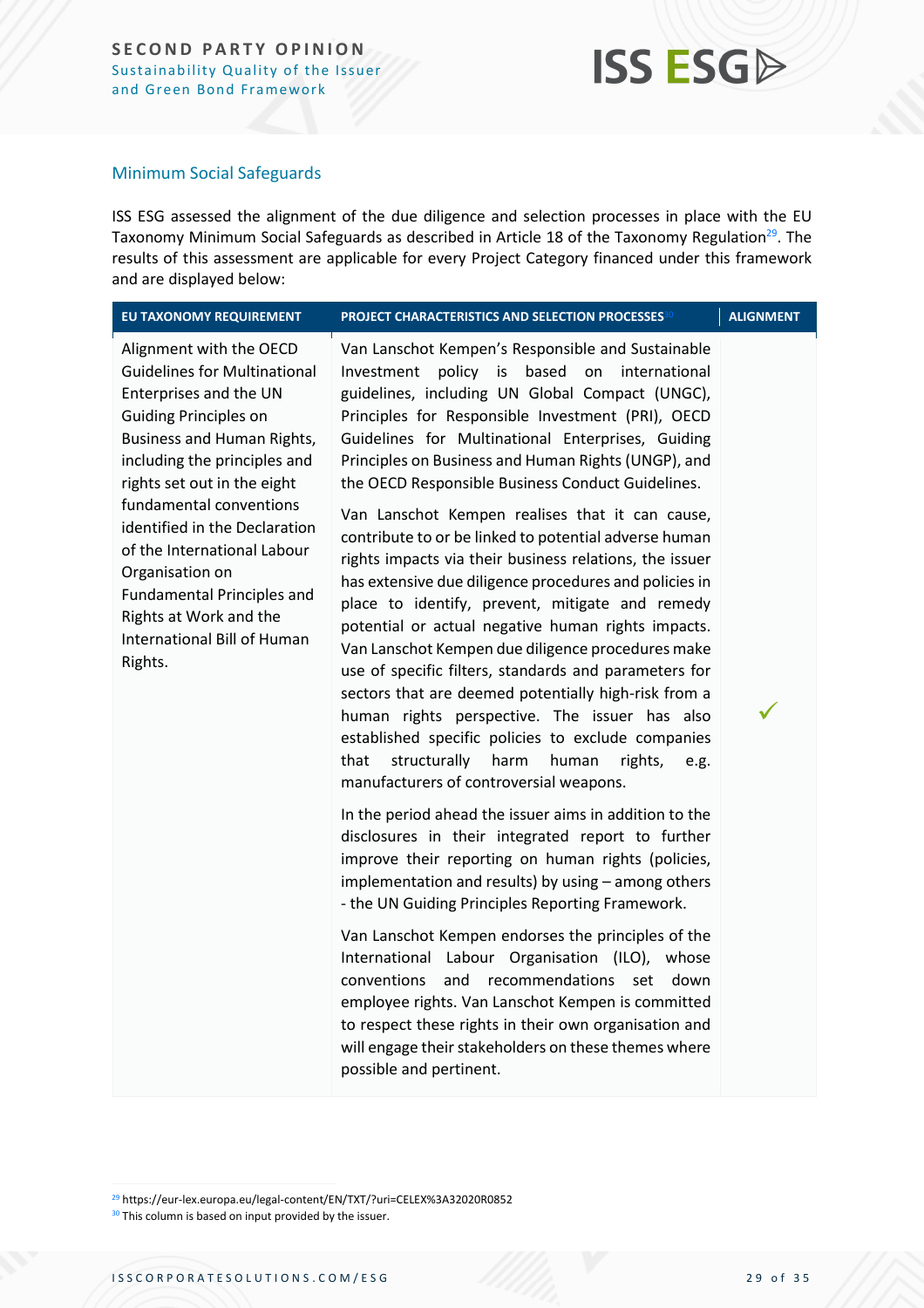#### DISCLAIMER

- 1. Validity of the SPO: As long as no substantial changes to the eligible categories are undertaken by the Issuer.
- 2. ISS ESG uses a scientifically based rating concept to analyse and evaluate the environmental and social performance of companies and countries. In doing so, we adhere to the highest quality standards which are customary in responsibility research worldwide. In addition, we create a Second Party Opinion (SPO) on bonds based on data from the issuer.
- 3. We would, however, point out that we do not warrant that the information presented in this SPO is complete, accurate or up to date. Any liability on the part of ISS ESG in connection with the use of these SPO, the information provided in them and the use thereof shall be excluded. In particular, we point out that the verification of the compliance with the se- lection criteria is based solely on random samples and documents submitted by the issuer.
- 4. All statements of opinion and value judgements given by us do not in any way constitute purchase or investment recommendations. In particular, the SPO is no assessment of the economic profitability and credit worthiness of a bond but refers exclusively to the social and environmental criteria mentioned above.
- 5. We would point out that this SPO, in particular the images, text and graphics contained therein, and the layout and company logo of ISS ESG and ISS-ESG are protected under copyright and trademark law. Any use thereof shall require the express prior written consent of ISS. Use shall be deemed to refer in particular to the copying or duplication of the SPO wholly or in part, the distribution of the SPO, either free of charge or against payment, or the exploitation of this SPO in any other conceivable manner.

The issuer that is the subject of this report may have purchased self-assessment tools and publications from ISS Corporate Solutions, Inc. ("ICS"), a wholly-owned subsidiary of ISS, or ICS may have provided advisory or analytical services to the issuer. No employee of ICS played a role in the preparation of this report. If you are an ISS institutional client, you may inquire about any issuer's use of products and services from ICS by emailin[g disclosure@issgovernance.com.](mailto:disclosure@issgovernance.com)

This report has not been submitted to, nor received approval from, the United States Securities and Exchange Commission or any other regulatory body. While ISS exercised due care in compiling this report, it makes no warranty, express or implied, regarding the accuracy, completeness or usefulness of this information and assumes no liability with respect to the consequences of relying on this information for investment or other purposes. In particular, the research and scores provided are not intended to constitute an offer, solicitation or advice to buy or sell securities nor are they intended to solicit votes or proxies.

Deutsche Börse AG ("DB") owns an approximate 80% stake in ISS HoldCo Inc., the holding company which wholly owns ISS. The remainder of ISS HoldCo Inc. is held by a combination of Genstar Capital ("Genstar") and ISS management. ISS has formally adopted policies on non-interference and potential conflicts of interest related to DB, Genstar, and the board of directors of ISS HoldCo Inc. These policies are intended to establish appropriate standards and procedures to protect the integrity and independence of the research, recommendations, ratings and other analytical offerings produced by ISS and to safeguard the reputations of ISS and its owners. Further information regarding these policies is available at [https://www.issgovernance.com/compliance/due-diligence-materials.](https://www.issgovernance.com/compliance/due-diligence-materials)

© 2022 | Institutional Shareholder Services and/or its affiliates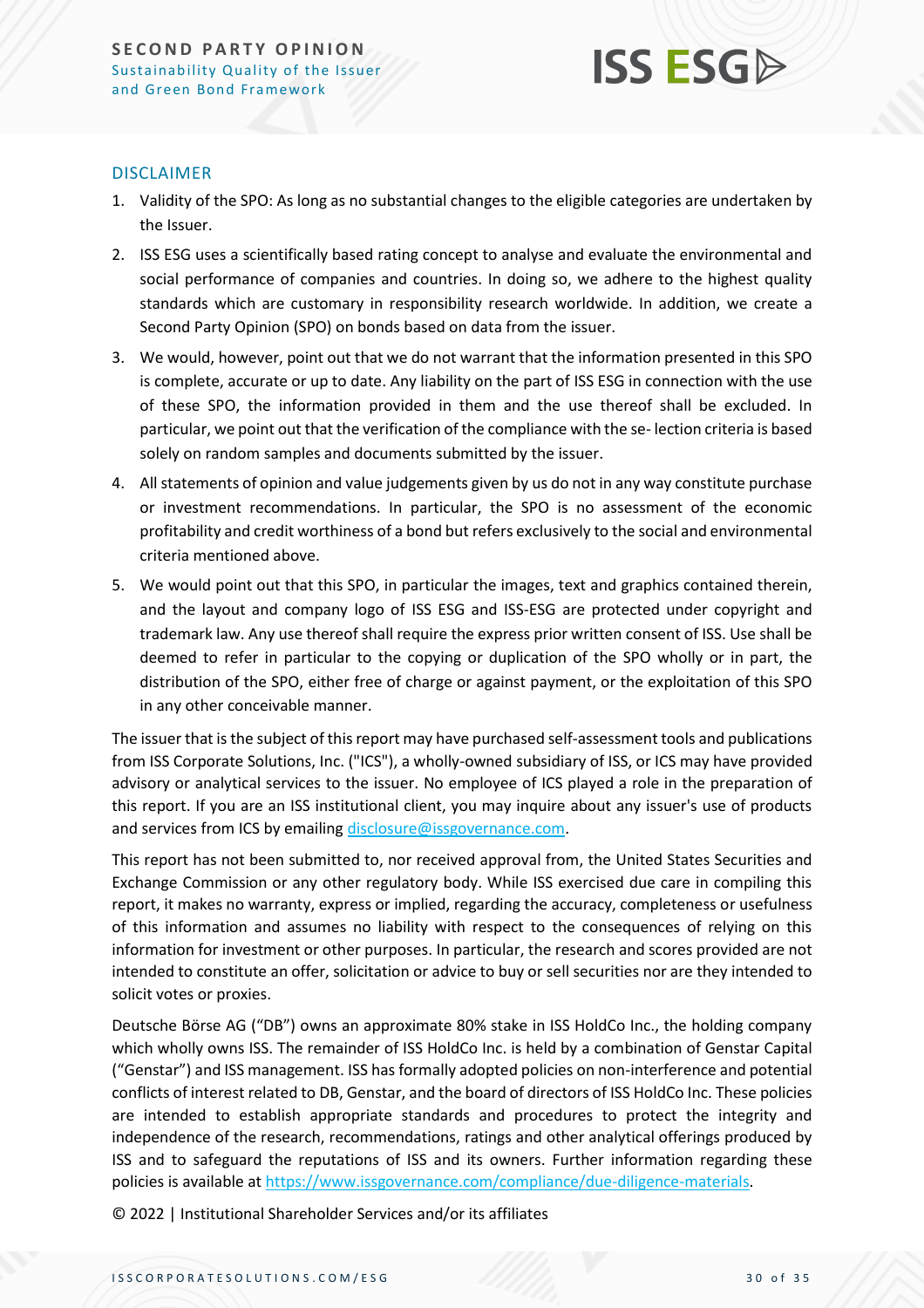### <span id="page-30-0"></span>ANNEX 1: Methodology

#### EU Taxonomy

ISS ESG evaluates whether the details of the nominated projects and assets or project selection eligibility criteria included in the Green Bond Framework meet the criteria listed in relevant Activities in the EU Taxonomy Climate Delegated Act (June 2021).

The evaluation shows to understand if Van Lanschot Kempen's project categories are indicatively in line with the requirements listed in the EU Taxonomy Technical Annex.

The evaluation was carried out using information and documents provided to ISS ESG on a confidential basis by Van Lanschot Kempen (e.g. Due Diligence Reports). Further, national legislation and standards, depending on the project category location, were drawn on to complement the information provided by the issuer.

#### Environmental and social risks assessment methodology

ISS ESG evaluates whether the assets included in the asset pool match the eligible project category and criteria listed in the Green Bond KPIs.

All percentages refer to the amount of assets within one category (e.g. wind power). Additionally, the assessment "no or limited information is available" either indicates that no information was made available to ISS ESG or that the information provided did not fulfil the requirements of the ISS ESG Green Bond KPIs.

The evaluation was carried out using information and documents provided to ISS ESG on a confidential basis by Van Lanschot Kempen (e.g. Due Diligence Reports). Further, national legislation and standards, depending on the asset location, were drawn on to complement the information provided by the issuer.

#### Assessment of the contribution and association to the SDG

The 17 Sustainable Development Goals (SDGs) were endorsed in September 2015 by the United Nations and provide a benchmark for key opportunities and challenges toward a more sustainable future. Using a proprietary method, ISS ESG identifies the extent to which Van Lanschot Kempen's Green Bond contributes to related SDGs.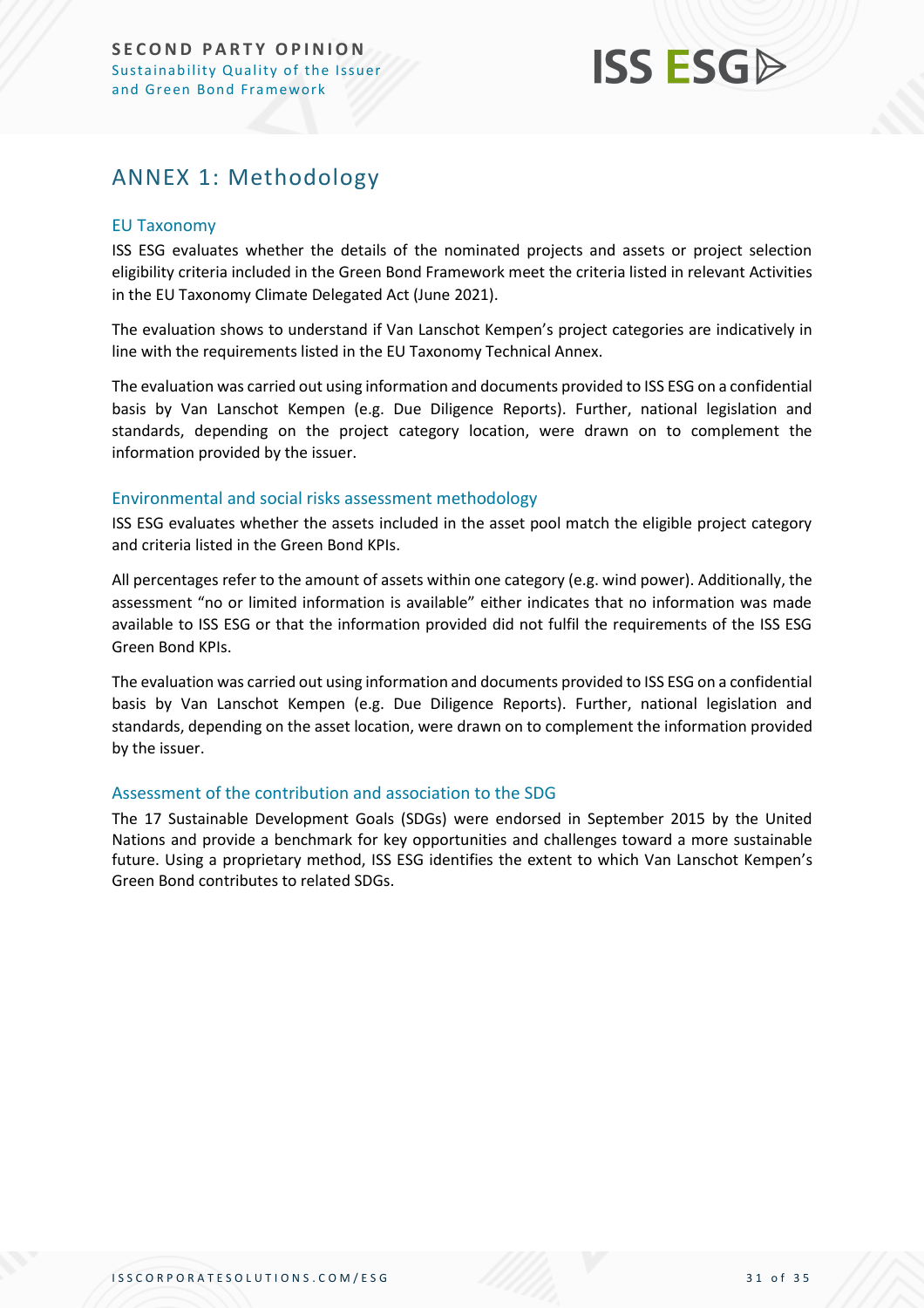### <span id="page-31-0"></span>ANNEX 2: ISS ESG Corporate Rating Methodology

#### Methodology - Overview

The ESG Corporate Rating methodology was originally developed by Institutional Shareholder Services Germany (formerly oekom research) and has been consistently updated for more than 25 years.

**ESG Corporate Rating** - The ESG Corporate Rating universe, which is currently expanding from more than 8,000 corporate issuers to a targeted 10,000 issuers in 2020, covers important national and international indices as well as additional companies from sectors with direct links to sustainability and the most important bond issuers that are not publicly listed companies.

The assessment of a company's social & governance and environmental performance is based on approximately 100 environmental, social and governance indicators per sector, selected from a pool of 800+ proprietary indicators. All indicators are evaluated independently based on clearly defined performance expectations and the results are aggregated, taking into account each indicator's and each topic's materiality-oriented weight, to yield an overall score (rating). If no relevant or up-to-date company information with regard to a certain indicator is available, and no assumptions can be made based on predefined standards and expertise, e.g. known and already classified country standards, the indicator is assessed with a D-.

In order to obtain a comprehensive and balanced picture of each company, our analysts assess relevant information reported or directly provided by the company as well as information from reputable independent sources. In addition, our analysts actively seek a dialogue with the assessed companies during the rating process and companies are regularly given the opportunity to comment on the results and provide additional information.

**Analyst Opinion** - Qualitative summary and explanation of the central rating results in three dimensions:

(1) Opportunities - assessment of the quality and the current and future share of sales of a company's products and services, which positively or negatively contribute to the management of principal sustainability challenges.

(2) Risks - summary assessment of how proactively and successfully the company addresses specific sustainability challenges found in its business activity and value chain, thus reducing its individual risks, in particular regarding its sector's key issues.

(3) Governance - overview of the company's governance structures and measures as well as of the quality and efficacy of policies regarding its ethical business conduct.

**Norm-Based Research - Severity Indicator** - The assessment of companies' sustainability performance in the ESG Corporate Rating is informed by a systematic and comprehensive evaluation of companies' ability to prevent and mitigate ESG controversies. ISS ESG conducts research and analysis [on corporate involvement in verified or alleged failures to respect recognized standards](https://www.issgovernance.com/esg/screening/esg-screening-solutions/#nbr_techdoc_download) for responsible business conduct through [Norm-Based](https://www.issgovernance.com/esg/screening/esg-screening-solutions/#nbr_techdoc_download) Research.

Norm-Based Research is based on authoritative standards for responsible business conduct such as the UN Global Compact, the OECD Guidelines for Multinational Enterprises, the UN Guiding Principles for Business and Human Rights and the Sustainable Development Goals.

As a stress-test of corporate disclosure, Norm-Based Research assesses the following:

- Companies' ability to address grievances and remediate negative impacts
- Degree of verification of allegations and claims
- Severity of impact on people and the environment, and systematic or systemic nature of malpractices

Severity of impact is categorized as Potential, Moderate, Severe, Very severe. This informs the ESG Corporate Rating.

**Decile Rank** - The Decile Rank indicates in which decile (tenth part of total) the individual Corporate Rating ranks within its industry from 1 (best – company's rating is in the first decile within its industry) to 10 (lowest – company's rating is in the tenth decile within its industry). The Decile Rank is determined based on the underlying numerical score of the rating. If the total number of companies within an industry cannot be evenly divided by ten, the surplus company ratings are distributed from the top (1 decile) to the bottom. If there are Corporate Ratings with identical absolute scores that span a division in decile ranks, all ratings with an equal decile score are classified in the higher decile, resulting in a smaller number of Corporate Ratings in the decile below.

**Distribution of Ratings** - Overview of the distribution of the ratings of all companies from the respective industry that are included in the ESG Corporate Rating universe (company portrayed in this report: dark blue).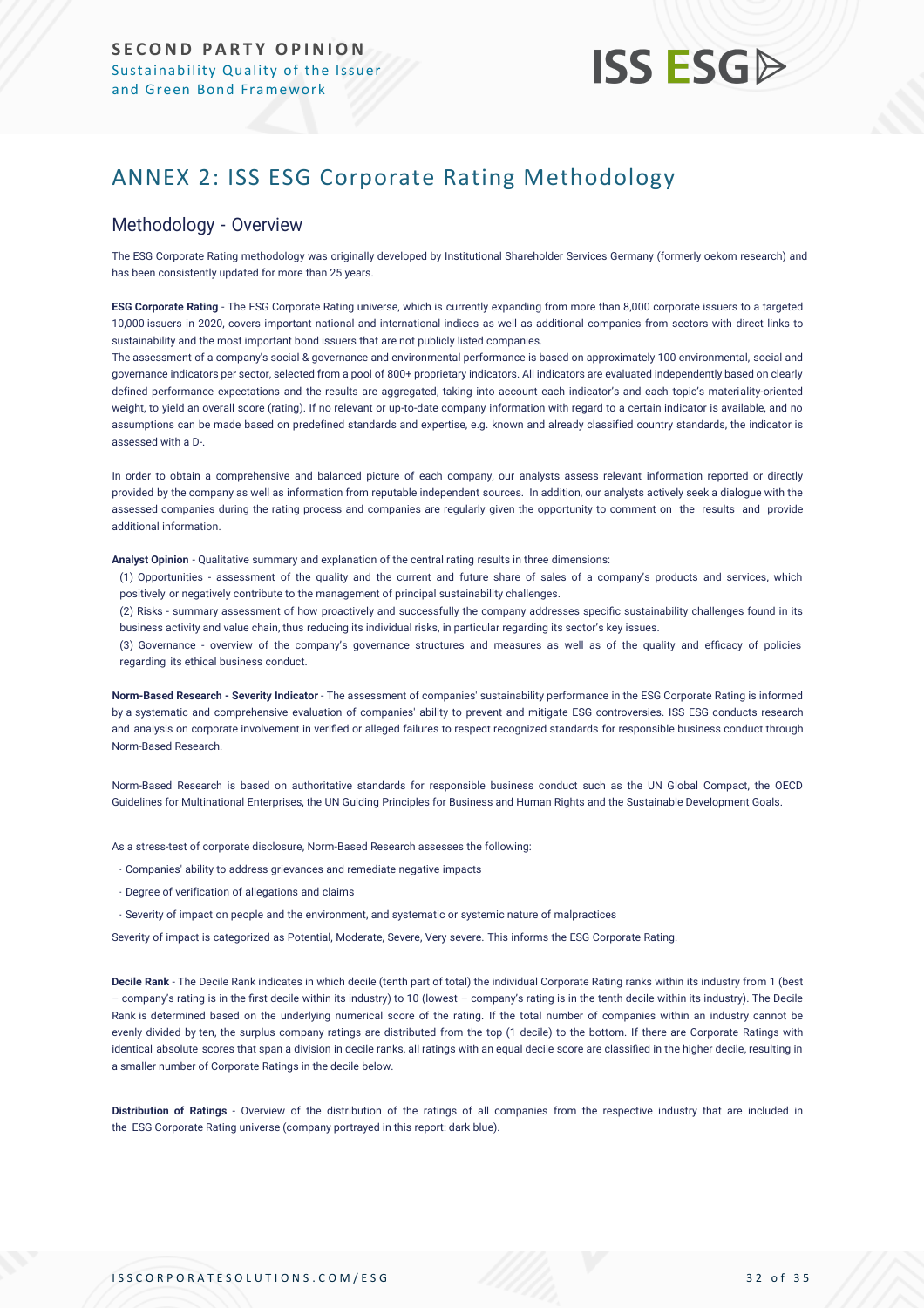## **ISS ESG**

**Industry Classification** - The social and environmental impacts of industries differ. Therefore, based on its relevance, each industry analyzed is classified in a Sustainability **Matrix** 

Depending on this classification, the two dimensions of the ESG Corporate Rating, the Social Rating and the Environmental Rating, are weighted and the sector-specific minimum requirements for the ISS ESG Prime Status (Prime threshold) are defined (absolute best-in-class approach).



**Industry Leaders** - List (in alphabetical order) of the top three companies in an industry from the ESG Corporate Rating universe at the time of generation of this report.

**Key Issue Performance** - Overview of the company's performance with regard to the key social and environmental issues in the industry, compared to the industry average.

**Performance Score** - The ESG Performance Score allows for cross-industry comparisons using a standardized best-in-class threshold that is valid across all industries. It is the numerical representation of the alphabetic ratings (D- to A+) on a scale of 0 to 100 with 50 representing the prime threshold. All companies with values greater than 50 are Prime, while companies with values less than 50 are Not Prime. As a result, intervals are of varying size depending on the original industry-specific prime thresholds.

**Rating History** - Development of the company's rating over time and comparison to the average rating in the industry.

**Rating Scale** - Companies are rated on a twelve-point scale from A+ to D-:

A+: the company shows excellent performance.

D-: the company shows poor performance (or fails to demonstrate any commitment to appropriately address the topic).

Overview of the range of scores achieved in the industry (light blue) and indication of the grade of the company evaluated in this report (dark blue).

**Sources of Information** - A selection of sources used for this report is illustrated in the annex.

Status & Prime Threshold - Companies are categorized as Prime if they achieve/exceed the sustainability performance requirements (Prime threshold) defined by ISS ESG for a specific industry (absolute best-in-class approach) in the ESG Corporate Rating. Prime companies are sustainability leaders in their industry and are better positioned to cope with material ESG challenges and risks, as well as to seize opportunities, than their Not Prime peers. The financial materiality of the Prime Status has been confirmed by performance studies, showing a continuous outperformance of the Prime portfolio when compared to conventional indices over more than 14 years. Africa, the members of the disclose or law of the transparency of the second state of transparency in the members of the transparence of the transparence of the second state a company is a company of the second state and a

**Transparency Level** - The Transparency Level indicates the company's materiality-adjusted disclosure level regarding the environmental and social performance indicators defined in the ESG Corporate Rating. It takes into consideration whether the company has disclosed relevant information regarding a specific indicator, either in its public ESG disclosures or as part of the rating feedback process, as well as the indicator's materiality reflected in its absolute weight in the rating. The calculated percentage is classified in five transparency levels following the scale below.

- 0% < 20%: very low
- 20% < 40%: low

40% - < 60%: medium

- 60% < 80%: high
- 80% 100%: very high

For example, if a company discloses information for indicators with a cumulated absolute weight in the rating of 23 percent, then its Transparency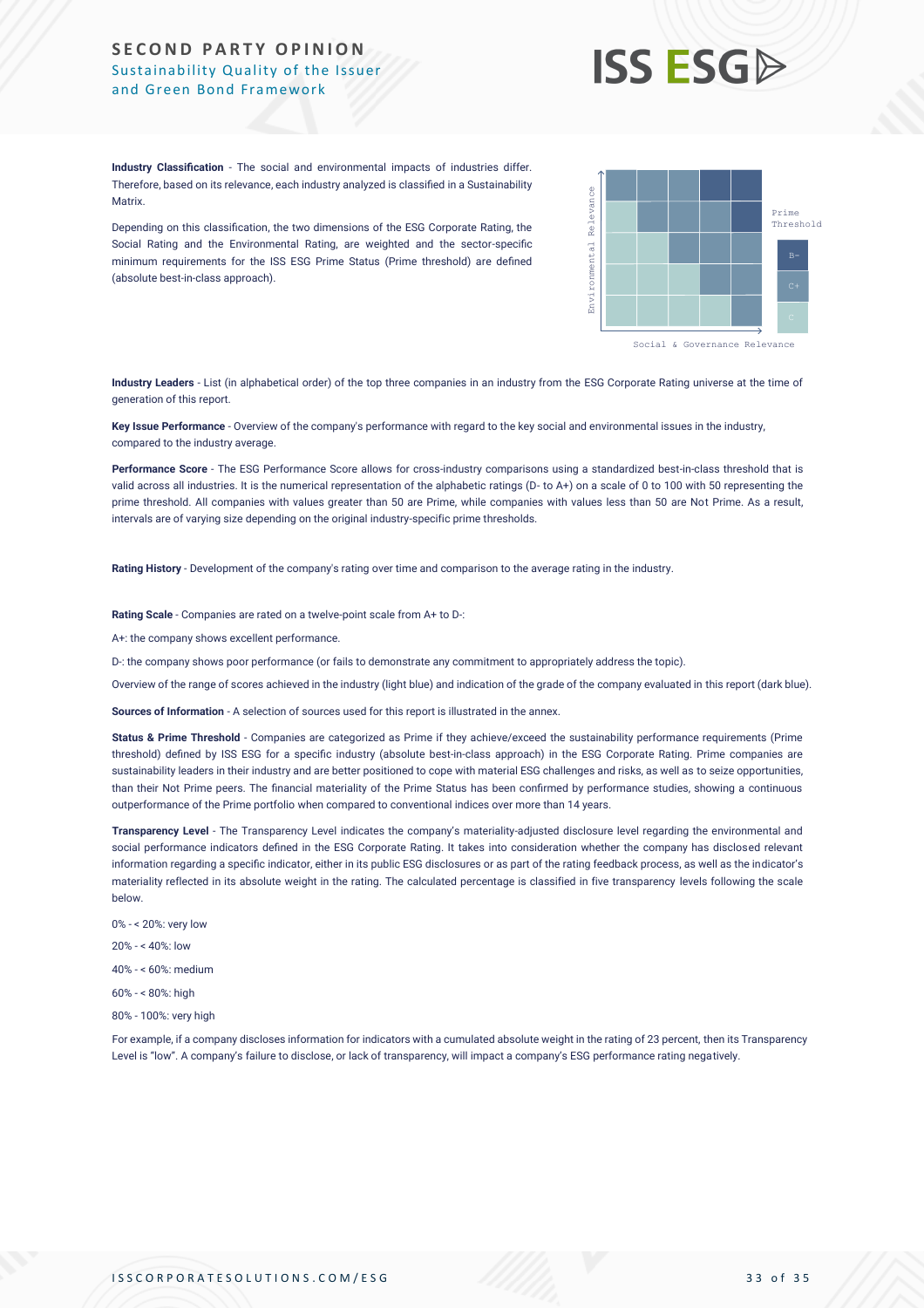

### <span id="page-33-0"></span>ANNEX 3: Quality management processes

#### **SCOPE**

Van Lanschot Kempen commissioned ISS ESG to compile a Green Bond SPO. The Second Party Opinion process includes verifying whether the Green Bond Framework aligns with the ICMA's GBP and to assess the sustainability credentials of its Green Bond, as well as the issuer's sustainability strategy.

#### **CRITERIA**

Relevant Standards for this Second Party Opinion

- ICMA Green Bond Principles (June 2021)
- EU Taxonomy Climate Delegated Act (June 2021)

#### ISSUER'S RESPONSIBILITY

Van Lanschot Kempen's responsibility was to provide information and documentation on:

- **Green Bond Framework**
- **Eligibility criteria**
- Documentation of ESG risks management at the asset level

#### ISS ESG's VERIFICATION PROCESS

ISS ESG is one of the world's leading independent environmental, social and governance (ESG) research, analysis and rating houses. The company has been actively involved in the sustainable capital markets for over 25 years. Since 2014, ISS ESG has built up a reputation as a highly-reputed thought leader in the green and social bond market and has become one of the first CBI approved verifiers.

ISS ESG has conducted this independent Second Party Opinion of the Green Bond to be issued by Van Lanschot Kempen based on ISS ESG methodology and in line with the ICMA's GBP.

The engagement with Van Lanschot Kempen took place in February - April 2022.

#### ISS ESG's BUSINESS PRACTICES

ISS has conducted this verification in strict compliance with the ISS Code of Ethics, which lays out detailed requirements in integrity, transparency, professional competence and due care, professional behaviour and objectivity for the ISS business and team members. It is designed to ensure that the verification is conducted independently and without any conflicts of interest with other parts of the ISS Group.